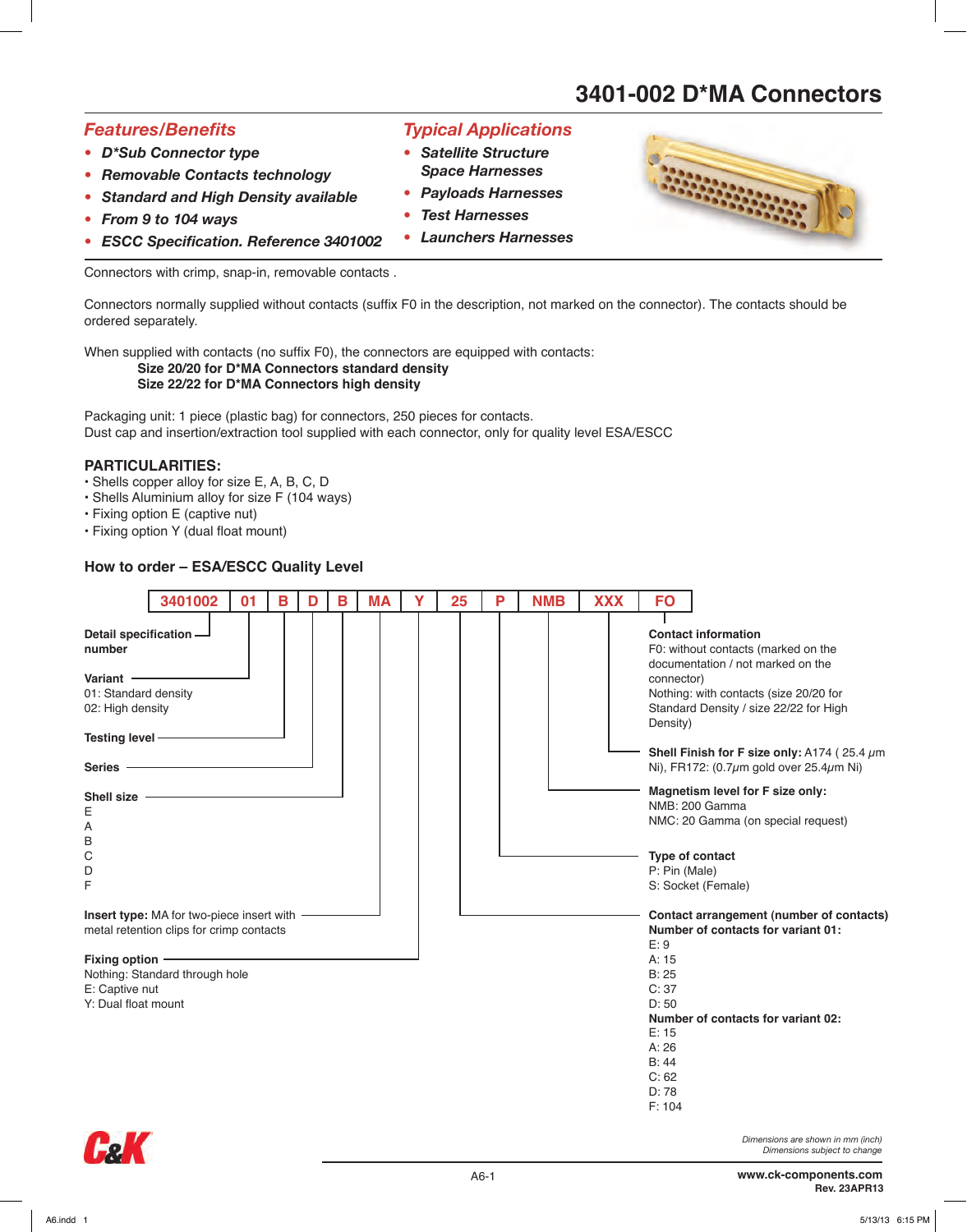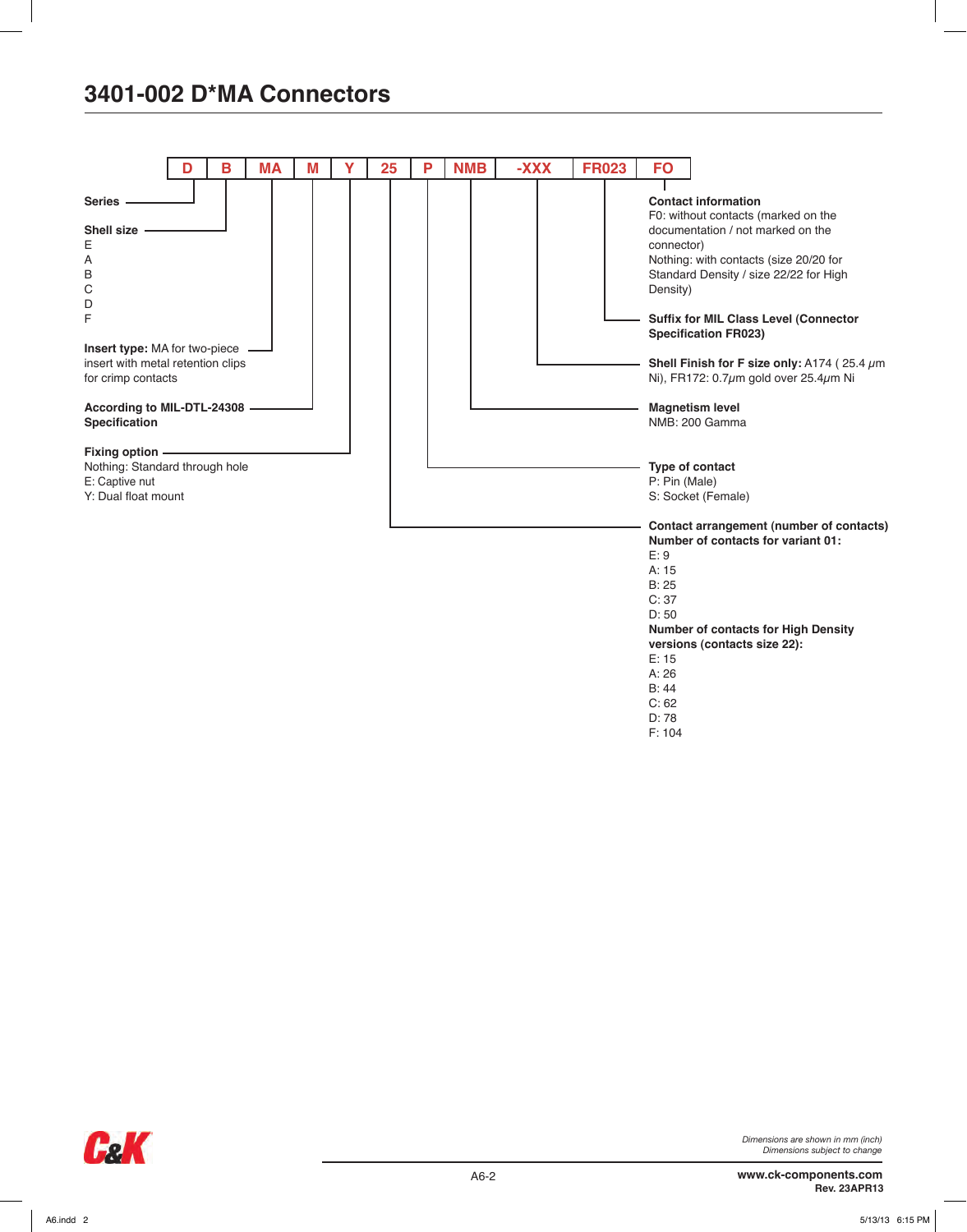# **3401-002 D\*MA Connectors**

### **How to order – FR022 Quality Level**



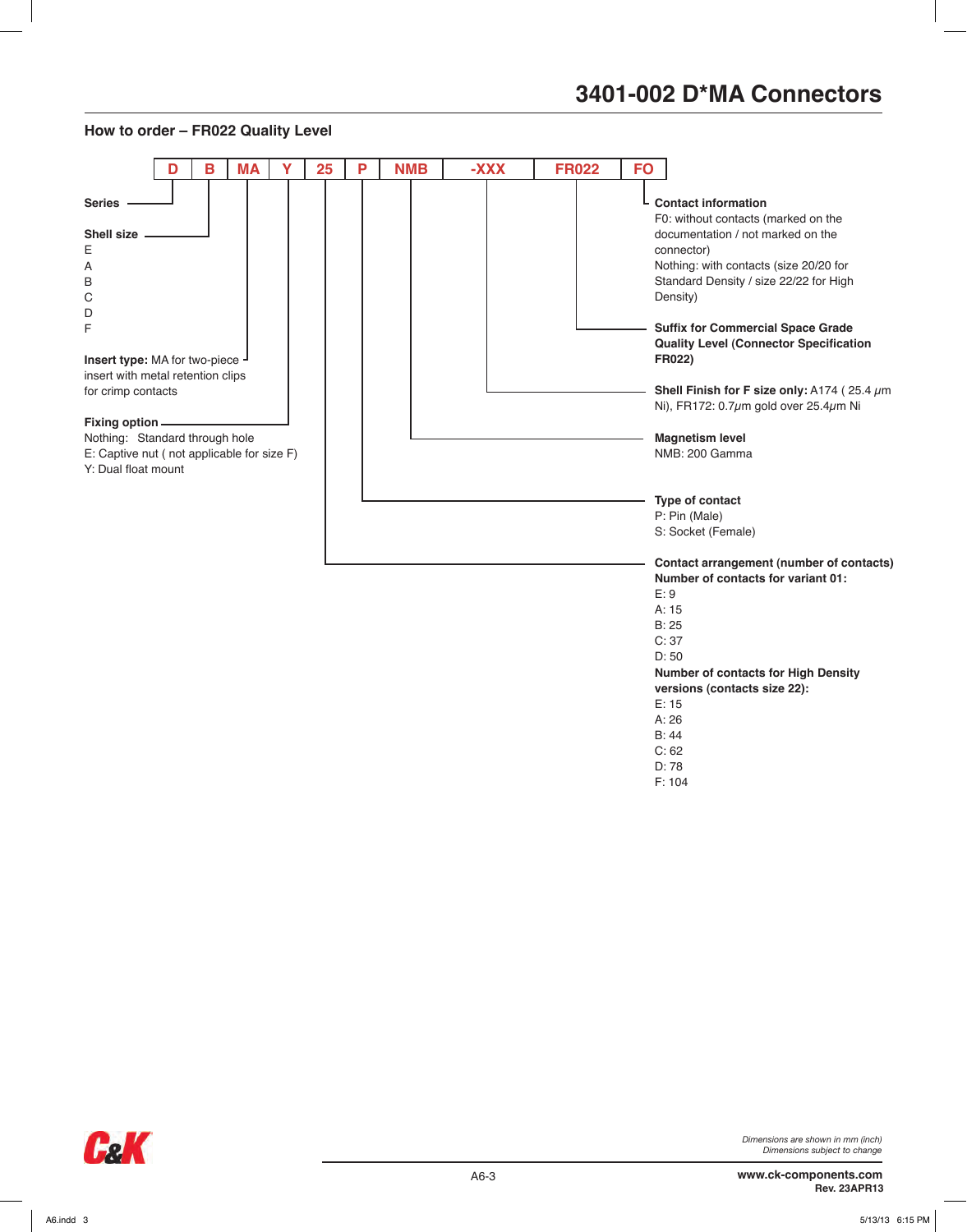# **3401-002 D\*MA Connectors**

# **Specific Dimensions**



| <b>Shell Size</b> | <b>V</b> max    | <b>W1</b> min (Full pin diameter) |                       | <b>W1</b> max (Full pin diameter) |               | <b>W2</b> min (Square ended pin) |                       |
|-------------------|-----------------|-----------------------------------|-----------------------|-----------------------------------|---------------|----------------------------------|-----------------------|
|                   |                 | $S.D.$ (# 20)                     | <b>H.D.</b> $(\# 22)$ | $S.D.$ (# 20)                     | $H.D.$ (# 22) | $S.D.$ (# 20)                    | <b>H.D.</b> $(\# 22)$ |
| Е                 | $0,40$ $(.016)$ | 4,36 (.172)                       | 4,43 (.174)           | 5,48(.216)                        | 5,45(.215)    | $3,77$ $(.148)$                  | 3,63(.143)            |
| A                 | 0,40(.016)      | 4,36 (.172)                       | 4,43 (.174)           | 5,48(.216)                        | 5,45(.215)    | $3,77$ (.148)                    | 3,63(.143)            |
| B                 | 0,60(.024)      | 4,26(.168)                        | 4,33 (.170)           | 5,38(.212)                        | 5,45(.215)    | $3,77$ $(.148)$                  | 3,63(.143)            |
| C.                | 0,60(.024)      | 4,26(.168)                        | 4,33 (.170)           | 5,38(.212)                        | 5,45(.215)    | $3,77$ $(.148)$                  | 3,63(.143)            |
| D                 | 0,60(.024)      | 4,26 (.168)                       | 4,33 (.170)           | 5,38(.212)                        | 5,45(.215)    | $3,77$ $(.148)$                  | 3,63(.143)            |
|                   | 0,60(.024)      | N.A.                              | 4,33 (.170)           | N.A.                              | 5,45(.215)    | N.A.                             | 3,63(.143)            |

Z1: 0,99 (.039) / 1,04 (.041) S.D.\* (# 20), or 0,75 (.0295) / 0,77 (.0305) H.D.\* (# 22)

Z2: to accommodate a 1,02 (.040) diameter pin S.D.\* (# 20), or a 0,76 (.030) diameter pin H.D.\* (# 22)  $*$  SD: Standard density

SD: Standard density

HD: High density

#### **Weights**

| Max Weight (grams) without contacts and<br>without accessories** | <b>Shell Size</b> | <b>Standard Density</b> | <b>High Density</b> |
|------------------------------------------------------------------|-------------------|-------------------------|---------------------|
|                                                                  |                   | 6.0                     | 6.0                 |
|                                                                  |                   | 8.3                     | 8.0                 |
|                                                                  |                   | 13.6                    | 12.0                |
|                                                                  |                   | 18.9                    | 17.0                |
|                                                                  |                   | 22.3                    | 20.0                |
|                                                                  |                   | N.A.                    | 25                  |

\*\*For contacts weight, refer to next page

For dual float mount (Y), weight if applicaple, added 0,60 grams For captive nut (E), weight if applicable, added 0,65 grams

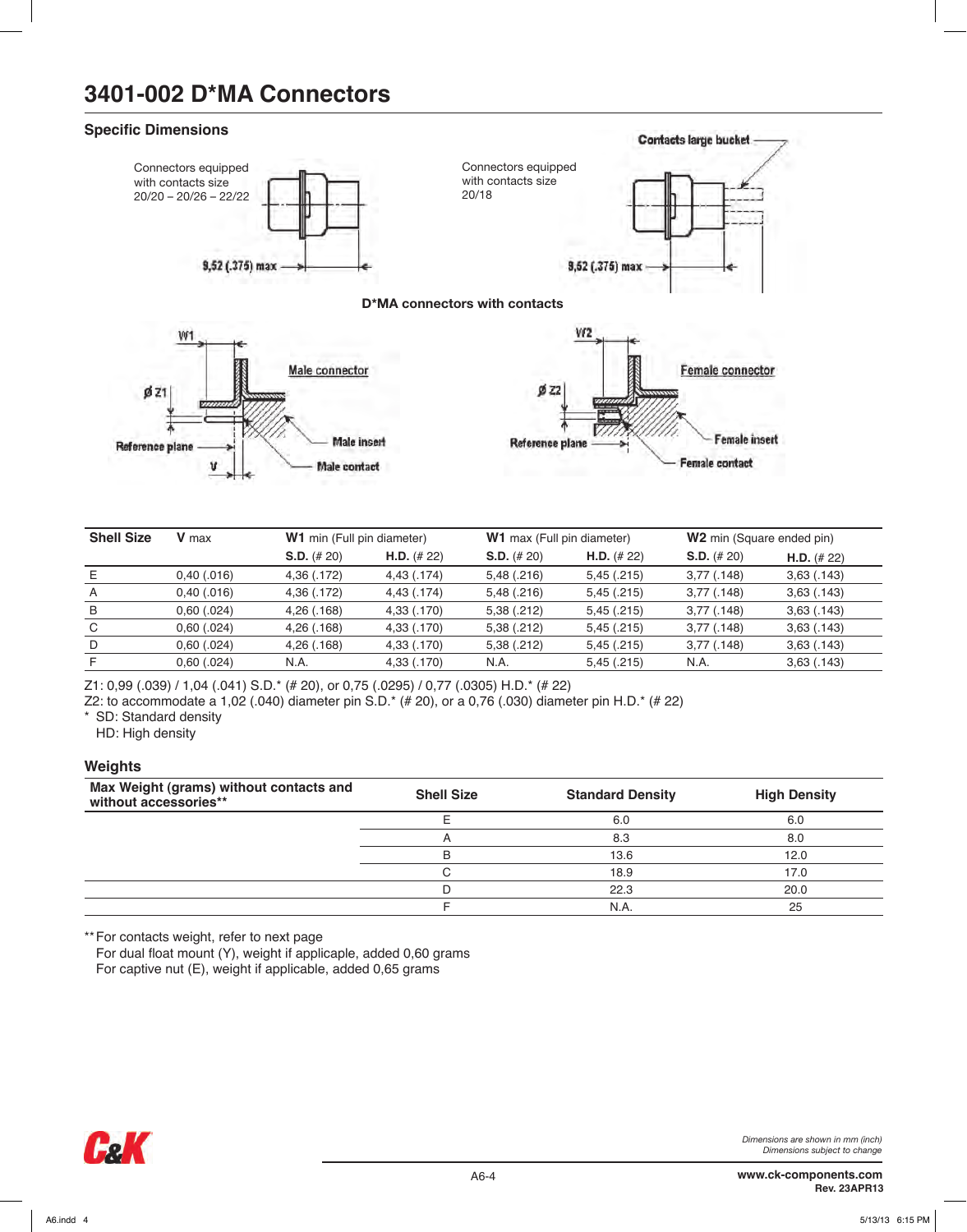#### **Cross References**

**Type •** Without contacts

| <b>Description ESA/ESCC</b>     | <b>Part Number</b> | <b>Description FR022</b>  | <b>Part Number</b> |
|---------------------------------|--------------------|---------------------------|--------------------|
| 340100201B DEMA9PNMBF0          | C115370-5010       | DEMA9PNMB-FR022-F0        | C115370-3210       |
| 340100201B DEMA9SNMBF0          | C115370-5011       | DEMA9SNMB-FR022-F0        | C115370-3211       |
| 340100201B DAMA15PNMBF0         | C115370-5012       | DAMA15PNMB-FR022-F0       | C115370-3212       |
| 340100201B DAMA15SNMBF0         | C115370-5013       | DAMA15SNMB-FR022-F0       | C115370-3213       |
| 340100201B DBMA25PNMBF0         | C115370-5014       | DBMA25PNMB-FR022-F0       | C115370-3214       |
| 340100201B DBMA25SNMBF0         | C115370-5015       | DBMA25SNMB-FR022-F0       | C115370-3215       |
| 340100201B DCMA37PNMBF0         | C115370-5016       | DCMA37PNMB-FR022-F0       | C115370-3216       |
| 340100201B DCMA37SNMBF0         | C115370-5017       | DCMA37SNMB-FR022-F0       | C115370-3217       |
| 340100201B DDMA50PNMBF0         | C115370-5018       | DDMA50PNMB-FR022-F0       | C115370-3218       |
| 340100201B DDMA50SNMBF0         | C115370-5019       | DDMA50SNMB-FR022-F0       | C115370-3219       |
| 340100202B DEMA15PNMBF0         | C115368-5030       | DEMA15PNMB-FR022-F0       | C115368-3200       |
| 340100202B DEMA15SNMBF0         | C115368-5031       | DEMA15SNMB-FR022-F0       | C115368-3201       |
| 340100202B DAMA26PNMBF0         | C115368-5032       | DAMA26PNMB-FR022-F0       | C115368-3202       |
| 340100202B DAMA26SNMBF0         | C115368-5033       | DAMA26SNMB-FR022-F0       | C115368-3203       |
| 340100202B DBMA44PNMBF0         | C115368-5034       | DBMA44PNMB-FR022-F0       | C115368-3204       |
| 340100202B DBMA44SNMBF0         | C115368-5035       | DBMA44SNMB-FR022-F0       | C115368-3205       |
| 340100202B DCMA62PNMBF0         | C115368-5036       | DCMA62PNMB-FR022-F0       | C115368-3206       |
| 340100202B DCMA62SNMBF0         | C115368-5037       | DCMA62SNMB-FR022-F0       | C115368-3207       |
| 340100202B DDMA78PNMBF0         | C115368-5038       | DDMA78PNMB-FR022-F0       | C115368-3218       |
| 340100202B DDMA78SNMBF0         | C115368-5039       | DDMA78SNMB-FR022-F0       | C115368-3219       |
| 340100202B DFMA104PNMB-A174-F0  | C115368-5092       | DFMA104PNMB-A174-FR022-F0 | C115368-3292       |
| 340100202B DFMA104SNMB-A174-F0  | C115368-5093       | DFMA104SNMB-A174-FR022-F0 | C115368-3293       |
| 340100202B DFMA104PNMB-FR172-F0 | C115368-5082       | DFMA104PMB-FR172-FR022-F0 | C115368-3282       |
| 340100202B DFMA104SNMB-FR172-F0 | C115368-5083       | DFMA104SMB-FR172-FR022-F0 | C115368-3283       |

| <b>Description ESA/ESCC</b>     | <b>Part Number</b> | <b>Description FR022</b>  | <b>Part Number</b> |
|---------------------------------|--------------------|---------------------------|--------------------|
| 340100201B DEMA9PNMBF0          | C115370-5010       | DEMA9PNMB-FR022-F0        | C115370-3210       |
| 340100201B DEMA9SNMBF0          | C115370-5011       | DEMA9SNMB-FR022-F0        | C115370-3211       |
| 340100201B DAMA15PNMBF0         | C115370-5012       | DAMA15PNMB-FR022-F0       | C115370-3212       |
| 340100201B DAMA15SNMBF0         | C115370-5013       | DAMA15SNMB-FR022-F0       | C115370-3213       |
| 340100201B DBMA25PNMBF0         | C115370-5014       | DBMA25PNMB-FR022-F0       | C115370-3214       |
| 340100201B DBMA25SNMBF0         | C115370-5015       | DBMA25SNMB-FR022-F0       | C115370-3215       |
| 340100201B DCMA37PNMBF0         | C115370-5016       | DCMA37PNMB-FR022-F0       | C115370-3216       |
| 340100201B DCMA37SNMBF0         | C115370-5017       | DCMA37SNMB-FR022-F0       | C115370-3217       |
| 340100201B DDMA50PNMBF0         | C115370-5018       | DDMA50PNMB-FR022-F0       | C115370-3218       |
| 340100201B DDMA50SNMBF0         | C115370-5019       | DDMA50SNMB-FR022-F0       | C115370-3219       |
| 340100202B DEMA15PNMBF0         | C115368-5030       | DEMA15PNMB-FR022-F0       | C115368-3200       |
| 340100202B DEMA15SNMBF0         | C115368-5031       | DEMA15SNMB-FR022-F0       | C115368-3201       |
| 340100202B DAMA26PNMBF0         | C115368-5032       | DAMA26PNMB-FR022-F0       | C115368-3202       |
| 340100202B DAMA26SNMBF0         | C115368-5033       | DAMA26SNMB-FR022-F0       | C115368-3203       |
| 340100202B DBMA44PNMBF0         | C115368-5034       | DBMA44PNMB-FR022-F0       | C115368-3204       |
| 340100202B DBMA44SNMBF0         | C115368-5035       | DBMA44SNMB-FR022-F0       | C115368-3205       |
| 340100202B DCMA62PNMBF0         | C115368-5036       | DCMA62PNMB-FR022-F0       | C115368-3206       |
| 340100202B DCMA62SNMBF0         | C115368-5037       | DCMA62SNMB-FR022-F0       | C115368-3207       |
| 340100202B DDMA78PNMBF0         | C115368-5038       | DDMA78PNMB-FR022-F0       | C115368-3218       |
| 340100202B DDMA78SNMBF0         | C115368-5039       | DDMA78SNMB-FR022-F0       | C115368-3219       |
| 340100202B DFMA104PNMB-A174-F0  | C115368-5092       | DFMA104PNMB-A174-FR022-F0 | C115368-3292       |
| 340100202B DFMA104SNMB-A174-F0  | C115368-5093       | DFMA104SNMB-A174-FR022-F0 | C115368-3293       |
| 340100202B DFMA104PNMB-FR172-F0 | C115368-5082       | DFMA104PMB-FR172-FR022-F0 | C115368-3282       |
| 340100202B DFMA104SNMB-FR172-F0 | C115368-5083       | DFMA104SMB-FR172-FR022-F0 | C115368-3283       |

**Description FR022 Part Number** DEMAY9PNMB-FR022-F0 C115370-3230 DEMAY9SNMB-FR022-F0 C115370-3231 DAMAY15PNMB-FR022-F0 C115370-3232 DAMAY15SNMB-FR022-F0 | C115370-3233 340100201B DBMAY25PNMBF0 C115370-5034 DBMAY25PNMB-FR022-F0 C115370-3234 DBMAY25SNMB-FR022-F0 C115370-3235 DCMAY37PNMB-FR022-F0 C115370-3236 DCMAY37SNMB-FR022-F0 C115370-3237 DDMAY50PNMB-FR022-F0 | C115370-3238 DDMAY50SNMB-FR022-F0 C115370-3239 DEMAY15PNMB-FR022-F0 C115368-3230 DEMAY15SNMB-FR022-F0 | C115368-3231 DAMAY26PNMB-FR022-F0 C115368-3232 DAMAY26SNMB-FR022-F0 | C115368-3233 DBMAY44PNMB-FR022-F0 C115368-3234 DBMAY44SNMB-FR022-F0 C115368-3235 DCMAY62PNMB-FR022-F0 C115368-3236 DCMAY62SNMB-FR022-F0 | C115368-3237 DDMAY78PNMB-FR022-F0 C115368-3238 DDMAY78SNMB-FR022-F0 | C115368-3239 340100202B DFMAY104PNMB-A174-F0 C115368-5096 DFMAY104PNMB-A174-FR022-F0 C115368-3296 DFMAY104SNMB-A174-FR022-F0 C115368-3297 340100202B DFMAY104PNMB-FR172-F0 C115368-5086 DFMAY104PMB-FR172-FR022-F0 C115368-3286 340100202B DFMAY104SNMB-FR172-F0 C115368-5087 DFMAY104SMB-FR172-FR022-F0 C115368-3287

\*FR023 under request only

| <b>Description ESA/ESCC</b>      | <b>Part Number</b> |
|----------------------------------|--------------------|
| 340100201B DEMAY9PNMBF0          | C115370-5030       |
| 340100201B DEMAY9SNMBF0          | C115370-5031       |
| 340100201B DAMAY15PNMBF0         | C115370-5032       |
| 340100201B DAMAY15SNMBF0         | C115370-5033       |
| 340100201B DBMAY25PNMBF0         | C115370-5034       |
| 340100201B DBMAY25SNMBF0         | C115370-5035       |
| 340100201B DCMAY37PNMBF0         | C115370-5036       |
| 340100201B DCMAY37SNMBF0         | C115370-5037       |
| 340100201B DDMAY50PNMBF0         | C115370-5038       |
| 340100201B DDMAY50SNMBF0         | C115370-5039       |
| 340100202B DEMAY15PNMBF0         | C115368-5040       |
| 340100202B DEMAY15SNMBF0         | C115368-5041       |
| 340100202B DAMAY26PNMBF0         | C115368-5042       |
| 340100202B DAMAY26SNMBF0         | C115368-5043       |
| 340100202B DBMAY44PNMBF0         | C115368-5044       |
| 340100202B DBMAY44SNMBF0         | C115368-5045       |
| 340100202B DCMAY62PNMBF0         | C115368-5046       |
| 340100202B DCMAY62SNMBF0         | C115368-5047       |
| 340100202B DDMAY78PNMBF0         | C115368-5048       |
| 340100202B DDMAY78SNMBF0         | C115368-5049       |
| 340100202B DFMAY104PNMB-A174-F0  | C115368-5096       |
| 340100202B DFMAY104SNMB-A174-F0  | C115368-5097       |
| 340100202B DFMAY104PNMB-FR172-F0 | C115368-5086       |
| 340100202B DFMAY104SNMB-FR172-F0 | C115368-5087       |

\*FR023 under request only

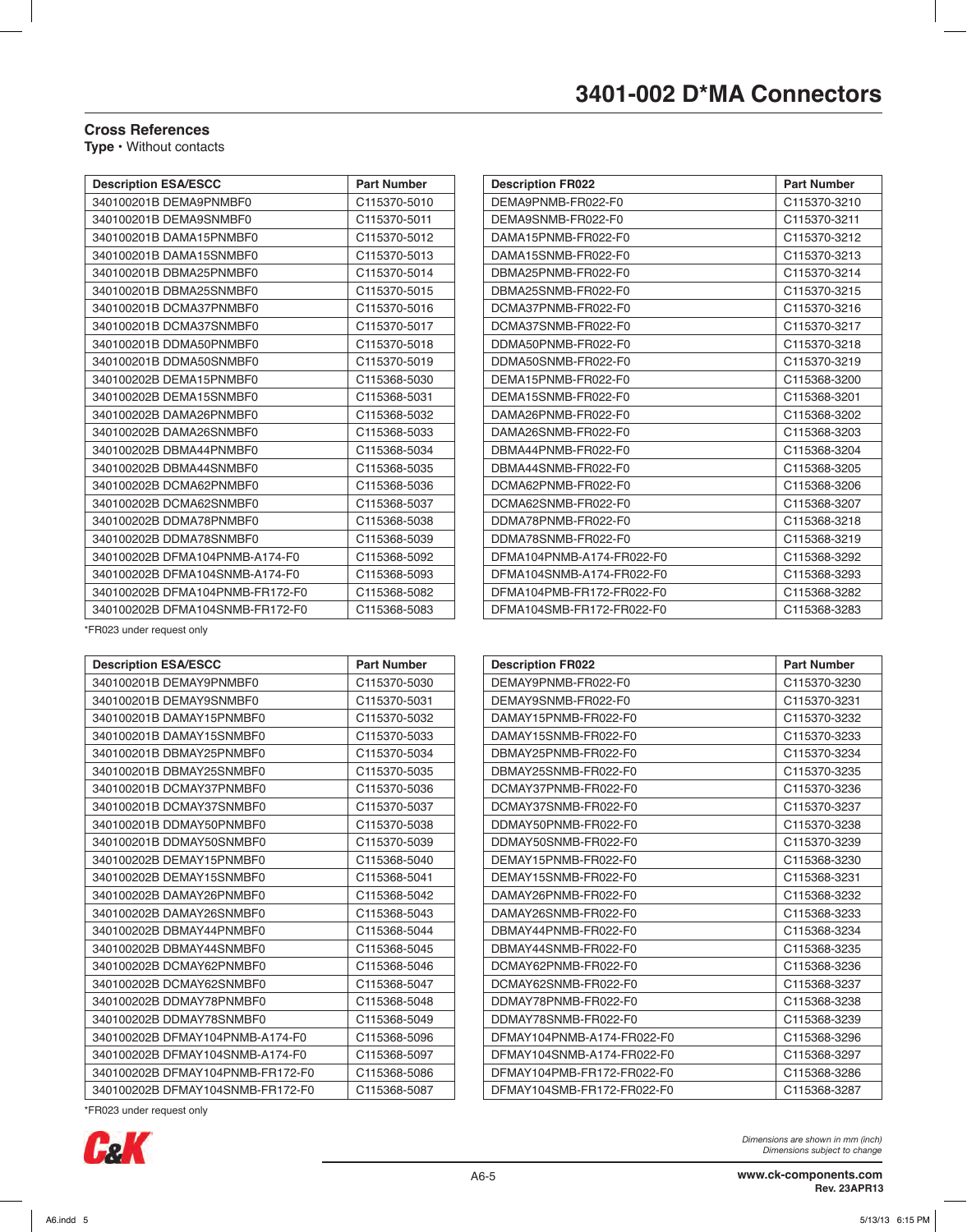# **D\*MA Connectors and Contacts**

| <b>Description ESA/ESCC</b>      | <b>Part Number</b> | <b>Description FR022</b>    | <b>Part Number</b> |
|----------------------------------|--------------------|-----------------------------|--------------------|
| 340100201B DEMAE9PNMBF0          | C115370-5050       | DEMAE9PNMB-FR022-F0         | C115370-325        |
| 340100201B DEMAE9SNMBF0          | C115370-5051       | DEMAE9SNMB-FR022-F0         | C115370-325        |
| 340100201B DAMAE15PNMBF0         | C115370-5052       | DAMAE15PNMB-FR022-F0        | C115370-325        |
| 340100201B DAMAE15SNMBF0         | C115370-5053       | DAMAE15SNMB-FR022-F0        | C115370-325        |
| 340100201B DBMAE25PNMBF0         | C115370-5054       | DBMAE25PNMB-FR022-F0        | C115370-325        |
| 340100201B DBMAE25SNMBF0         | C115370-5055       | DBMAE25SNMB-FR022-F0        | C115370-325        |
| 340100201B DCMAE37PNMBF0         | C115370-5056       | DCMAE37PNMB-FR022-F0        | C115370-325        |
| 340100201B DCMAE37SNMBF0         | C115370-5057       | DCMAE37SNMB-FR022-F0        | C115370-325        |
| 340100201B DDMAE50PNMBF0         | C115370-5058       | DDMAE50PNMB-FR022-F0        | C115370-325        |
| 340100201B DDMAE50SNMBF0         | C115370-5059       | DDMAE50SNMB-FR022-F0        | C115370-325        |
| 340100202B DEMAE15PNMBF0         | C115368-5070       | DEMAE15PNMB-FR022-F0        | C115368-325        |
| 340100202B DEMAE15SNMBF0         | C115368-5071       | DEMAE15SNMB-FR022-F0        | C115368-325        |
| 340100202B DAMAE26PNMBF0         | C115368-5072       | DAMAE26PNMB-FR022-F0        | C115368-325        |
| 340100202B DAMAE26SNMBF0         | C115368-5073       | DAMAE26SNMB-FR022-F0        | C115368-325        |
| 340100202B DBMAE44PNMBF0         | C115368-5074       | DBMAE44PNMB-FR022-F0        | C115368-325        |
| 340100202B DBMAE44SNMBF0         | C115368-5075       | DBMAE44SNMB-FR022-F0        | C115368-325        |
| 340100202B DCMAE62PNMBF0         | C115368-5076       | DCMAE62PNMB-FR022-F0        | C115368-325        |
| 340100202B DCMAE62SNMBF0         | C115368-5077       | DCMAE62SNMB-FR022-F0        | C115368-325        |
| 340100202B DDMAE78PNMBF0         | C115368-5078       | DDMAE78PNMB-FR022-F0        | C115368-325        |
| 340100202B DDMAE78SNMBF0         | C115368-5079       | DDMAE78SNMB-FR022-F0        | C115368-325        |
| 340100202B DFMAE104PNMB-A174-F0  | C115368-6066       | DFMAE104PNMB-A174-FR022-F0  | C115368-345        |
| 340100202B DFMAE104SNMB-A174-F0  | C115368-6067       | DFMAE104SNMB-A174-FR022-F0  | C115368-345        |
| 340100202B DFMAE104PNMB-FR172-F0 | C115368-6062       | DFMAE104PNMB-FR172-FR022-F0 | C115368-345        |
| 340100202B DFMAE104SNMB-FR172-F0 | C115368-6063       | DFMAE104SNMB-FR172-FR022-F0 | C115368-345        |

| <b>Description ESA/ESCC</b>      | <b>Part Number</b> | <b>Description FR022</b>    | <b>Part Number</b> |
|----------------------------------|--------------------|-----------------------------|--------------------|
| 340100201B DEMAE9PNMBF0          | C115370-5050       | DEMAE9PNMB-FR022-F0         | C115370-3250       |
| 340100201B DEMAE9SNMBF0          | C115370-5051       | DEMAE9SNMB-FR022-F0         | C115370-3251       |
| 340100201B DAMAE15PNMBF0         | C115370-5052       | DAMAE15PNMB-FR022-F0        | C115370-3252       |
| 340100201B DAMAE15SNMBF0         | C115370-5053       | DAMAE15SNMB-FR022-F0        | C115370-3253       |
| 340100201B DBMAE25PNMBF0         | C115370-5054       | DBMAE25PNMB-FR022-F0        | C115370-3254       |
| 340100201B DBMAE25SNMBF0         | C115370-5055       | DBMAE25SNMB-FR022-F0        | C115370-3255       |
| 340100201B DCMAE37PNMBF0         | C115370-5056       | DCMAE37PNMB-FR022-F0        | C115370-3256       |
| 340100201B DCMAE37SNMBF0         | C115370-5057       | DCMAE37SNMB-FR022-F0        | C115370-3257       |
| 340100201B DDMAE50PNMBF0         | C115370-5058       | DDMAE50PNMB-FR022-F0        | C115370-3258       |
| 340100201B DDMAE50SNMBF0         | C115370-5059       | DDMAE50SNMB-FR022-F0        | C115370-3259       |
| 340100202B DEMAE15PNMBF0         | C115368-5070       | DEMAE15PNMB-FR022-F0        | C115368-3250       |
| 340100202B DEMAE15SNMBF0         | C115368-5071       | DEMAE15SNMB-FR022-F0        | C115368-3251       |
| 340100202B DAMAE26PNMBF0         | C115368-5072       | DAMAE26PNMB-FR022-F0        | C115368-3252       |
| 340100202B DAMAE26SNMBF0         | C115368-5073       | DAMAE26SNMB-FR022-F0        | C115368-3253       |
| 340100202B DBMAE44PNMBF0         | C115368-5074       | DBMAE44PNMB-FR022-F0        | C115368-3254       |
| 340100202B DBMAE44SNMBF0         | C115368-5075       | DBMAE44SNMB-FR022-F0        | C115368-3255       |
| 340100202B DCMAE62PNMBF0         | C115368-5076       | DCMAE62PNMB-FR022-F0        | C115368-3256       |
| 340100202B DCMAE62SNMBF0         | C115368-5077       | DCMAE62SNMB-FR022-F0        | C115368-3257       |
| 340100202B DDMAE78PNMBF0         | C115368-5078       | DDMAE78PNMB-FR022-F0        | C115368-3258       |
| 340100202B DDMAE78SNMBF0         | C115368-5079       | DDMAE78SNMB-FR022-F0        | C115368-3259       |
| 340100202B DFMAE104PNMB-A174-F0  | C115368-6066       | DFMAE104PNMB-A174-FR022-F0  | C115368-3456       |
| 340100202B DFMAE104SNMB-A174-F0  | C115368-6067       | DFMAE104SNMB-A174-FR022-F0  | C115368-3457       |
| 340100202B DFMAE104PNMB-FR172-F0 | C115368-6062       | DFMAE104PNMB-FR172-FR022-F0 | C115368-3452       |
| 340100202B DFMAE104SNMB-FR172-F0 | C115368-6063       | DFMAE104SNMB-FR172-FR022-F0 | C115368-3453       |

\*FR023 under request only

### **Male (Pin) Crimp Contacts**

| <b>Bucket Type</b> | Size  | <b>Wire Size</b>         | <b>ESA/ESCC Quality Level</b> |                    | <b>FR023 Quality Level</b>                                                         |                    | <b>FR022 Quality Level</b>                       |                    |
|--------------------|-------|--------------------------|-------------------------------|--------------------|------------------------------------------------------------------------------------|--------------------|--------------------------------------------------|--------------------|
|                    |       | <b>AWG</b>               | <b>Description</b>            | <b>Part Number</b> | <b>Description</b>                                                                 | <b>Part Number</b> | <b>Description</b>                               | <b>Part Number</b> |
| Standard           | 20/20 | 20/22/24                 | 340100501B                    |                    | C330-8996-101H 330-8996-101-FR023                                                  |                    | C330-8996-101E 330-8996-101-FR022 C330-8996-101D |                    |
| Reduced            | 20/26 | 26/28/30*                | 340100503B                    |                    | C330-8997-101H 330-8997-101-FR023                                                  |                    | C330-8997-101E 330-8997-101-FR022 C330-8997-101D |                    |
| Large              | 20/18 | 18/20/2x22*              | 340100505B                    |                    | C330-8995-101H 330-8995-101-FR023                                                  |                    | C330-8995-101E 330-8995-101-FR022 C330-8995-101D |                    |
| Standard           |       | 22/22 22 / 24 / 26 / 28* | 340100507B                    |                    | C330-8998-101H 330-8998-101-FR023 C330-8998-101E 330-8998-101-FR022 C330-8998-101D |                    |                                                  |                    |

# **Female (Socket) Crimp Contacts**

| <b>Bucket Type</b> | Size  | <b>Wire Size</b>         |                    | <b>ESA/ESCC Quality Level</b> | <b>FR023 Quality Level</b>                                                         |                    | <b>FR022 Quality Level</b> |                    |  |
|--------------------|-------|--------------------------|--------------------|-------------------------------|------------------------------------------------------------------------------------|--------------------|----------------------------|--------------------|--|
|                    |       | AWG                      | <b>Description</b> | <b>Part Number</b>            | <b>Description</b>                                                                 | <b>Part Number</b> | <b>Description</b>         | <b>Part Number</b> |  |
| Standard           | 20/20 | 20/22/24                 | 340100502B         |                               | C031-8996-101H 031-8996-101-FR023 C031-8996-101E 031-8996-101-FR022 C031-8996-101D |                    |                            |                    |  |
| Reduced            | 20/26 | $26/28/30*$              | 340100504B         |                               | C031-8997-101H 031-8997-101-FR023 C031-8997-101E 031-8997-101-FR022 C031-8997-101D |                    |                            |                    |  |
| Large              | 20/18 | 18/20/2x22*              | 340100506B         |                               | C031-8995-101H 031-8995-101-FR023 C031-8995-101E 031-8995-101-FR022 C031-8995-101D |                    |                            |                    |  |
| Standard           |       | 22/22 22 / 24 / 26 / 28* | 340100508B         |                               | C031-8998-101H 031-8998-101-FR023 C031-8998-101E 031-8998-101-FR022 C031-8998-101D |                    |                            |                    |  |

\*Not approved by ESA.

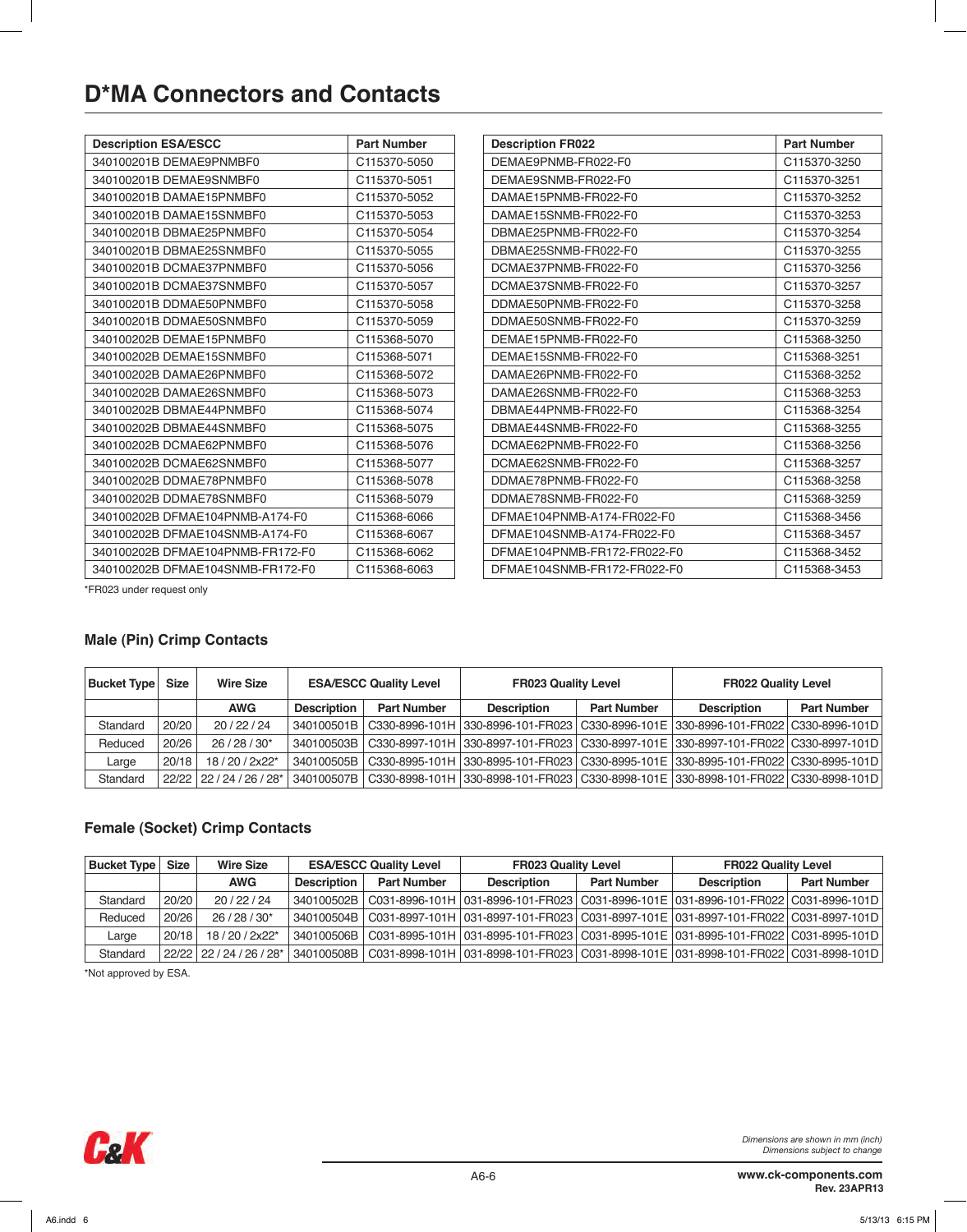#### **Connectors with contacts**

| <b>Description ESA/ESCC</b>  | <b>Part Number</b> |
|------------------------------|--------------------|
| 340100201B DEMA9PNMB         | C115370-5000       |
| 340100201B DEMA9SNMB         | C115370-5001       |
| 340100201B DAMA15PNMB        | C115370-5002       |
| 340100201B DAMA15SNMB        | C115370-5003       |
| 340100201B DBMA25PNMB        | C115370-5004       |
| 340100201B DBMA25SNMB        | C115370-5005       |
| 340100201B DCMA37PNMB        | C115370-5006       |
| 340100201B DCMA37SNMB        | C115370-5007       |
| 340100201B DDMA50PNMB        | C115370-5008       |
| 340100201B DDMA50SNMB        | C115370-5009       |
| 340100202B DEMA15PNMB        | C115368-5020       |
| 340100202B DEMA15SNMB        | C115368-5021       |
| 340100202B DAMA26PNMB        | C115368-5022       |
| 340100202B DAMA26SNMB        | C115368-5023       |
| 340100202B DBMA44PNMB        | C115368-5024       |
| 340100202B DBMA44SNMB        | C115368-5025       |
| 340100202B DCMA62PNMB        | C115368-5026       |
| 340100202B DCMA62SNMB        | C115368-5027       |
| 340100202B DDMA78PNMB        | C115368-5028       |
| 340100202B DDMA78SNMB        | C115368-5029       |
| 340100202B DFMA104PNMB-A174  | C115368-5090       |
| 340100202B DFMA104SNMB-A174  | C115368-5091       |
| 340100202B DFMA104PNMB-FR172 | C115368-5080       |
| 340100202B DFMA104SNMB-FR172 | C115368-5081       |

| <b>Description ESA/ESCC</b>  | <b>Part Number</b> | <b>Description FR022</b> | <b>Part Number</b> |
|------------------------------|--------------------|--------------------------|--------------------|
| 340100201B DEMA9PNMB         | C115370-5000       | DEMA9PNMB-FR022          | C115370-3200       |
| 340100201B DEMA9SNMB         | C115370-5001       | DEMA9SNMB-FR022          | C115370-3201       |
| 340100201B DAMA15PNMB        | C115370-5002       | DAMA15PNMB-FR022         | C115370-3202       |
| 340100201B DAMA15SNMB        | C115370-5003       | DAMA15SNMB-FR022         | C115370-3203       |
| 340100201B DBMA25PNMB        | C115370-5004       | DBMA25PNMB-FR022         | C115370-3204       |
| 340100201B DBMA25SNMB        | C115370-5005       | DBMA25SNMB-FR022         | C115370-3205       |
| 340100201B DCMA37PNMB        | C115370-5006       | DCMA37PNMB-FR022         | C115370-3206       |
| 340100201B DCMA37SNMB        | C115370-5007       | DCMA37SNMB-FR022         | C115370-3207       |
| 340100201B DDMA50PNMB        | C115370-5008       | DDMA50PNMB-FR022         | C115370-3208       |
| 340100201B DDMA50SNMB        | C115370-5009       | DDMA50SNMB-FR022         | C115370-3209       |
| 340100202B DEMA15PNMB        | C115368-5020       | DEMA15PNMB-FR022         | C115368-3200       |
| 340100202B DEMA15SNMB        | C115368-5021       | DEMA15SNMB-FR022         | C115368-3201       |
| 340100202B DAMA26PNMB        | C115368-5022       | DAMA26PNMB-FR022         | C115368-3202       |
| 340100202B DAMA26SNMB        | C115368-5023       | DAMA26SNMB-FR022         | C115368-3203       |
| 340100202B DBMA44PNMB        | C115368-5024       | DBMA44PNMB-FR022         | C115368-3204       |
| 340100202B DBMA44SNMB        | C115368-5025       | DBMA44SNMB-FR022         | C115368-3205       |
| 340100202B DCMA62PNMB        | C115368-5026       | DCMA62PNMB-FR022         | C115368-3206       |
| 340100202B DCMA62SNMB        | C115368-5027       | DCMA62SNMB-FR022         | C115368-3207       |
| 340100202B DDMA78PNMB        | C115368-5028       | DDMA78PNMB-FR022         | C115368-3208       |
| 340100202B DDMA78SNMB        | C115368-5029       | DDMA78SNMB-FR022         | C115368-3209       |
| 340100202B DFMA104PNMB-A174  | C115368-5090       | DFMA104PNMB-A174-FR022   | C115368-3290       |
| 340100202B DFMA104SNMB-A174  | C115368-5091       | DFMA104SNMB-A174-FR022   | C115368-3291       |
| 340100202B DFMA104PNMB-FR172 | C115368-5080       | DFMA104PMB-FR172-FR022   | C115368-3280       |
| 340100202B DFMA104SNMB-FR172 | C115368-5081       | DFMA104SMB-FR172-FR022   | C115368-3281       |

\*FR023 under request only

| <b>Description ESA/ESCC</b>   | <b>Part Number</b> |
|-------------------------------|--------------------|
| 340100201B DEMAY9PNMB         | C115370-5020       |
| 340100201B DEMAY9SNMB         | C115370-5021       |
| 340100201B DAMAY15PNMB        | C115370-5022       |
| 340100201B DAMAY15SNMB        | C115370-5023       |
| 340100201B DBMAY25PNMB        | C115370-5024       |
| 340100201B DBMAY25SNMB        | C115370-5025       |
| 340100201B DCMAY37PNMB        | C115370-5026       |
| 340100201B DCMAY37SNMB        | C115370-5027       |
| 340100201B DDMAY50PNMB        | C115370-5028       |
| 340100201B DDMAY50SNMB        | C115370-5029       |
| 340100202B DEMAY15PNMB        | C115368-5040       |
| 340100202B DEMAY15SNMB        | C115368-5041       |
| 340100202B DAMAY26PNMB        | C115368-5042       |
| 340100202B DAMAY26SNMB        | C115368-5043       |
| 340100202B DBMAY44PNMB        | C115368-5044       |
| 340100202B DBMAY44SNMB        | C115368-5045       |
| 340100202B DCMAY62PNMB        | C115368-5046       |
| 340100202B DCMAY62SNMB        | C115368-5047       |
| 340100202B DDMAY78PNMB        | C115368-5048       |
| 340100202B DDMAY78SNMB        | C115368-5049       |
| 340100202B DFMAY104PNMB-A174  | C115368-5094       |
| 340100202B DFMAY104SNMB-A174  | C115368-5095       |
| 340100202B DFMAY104PNMB-FR172 | C115368-5084       |
| 340100202B DFMAY104SNMB-FR172 | C115368-5085       |

| <b>Description ESA/ESCC</b>   | <b>Part Number</b> | <b>Description FR022</b> | <b>Part Number</b> |
|-------------------------------|--------------------|--------------------------|--------------------|
| 340100201B DEMAY9PNMB         | C115370-5020       | DEMAY9PNMB-FR022         | C115370-3220       |
| 340100201B DEMAY9SNMB         | C115370-5021       | DEMAY9SNMB-FR022         | C115370-3221       |
| 340100201B DAMAY15PNMB        | C115370-5022       | DAMAY15PNMB-FR022        | C115370-3222       |
| 340100201B DAMAY15SNMB        | C115370-5023       | DAMAY15SNMB-FR022        | C115370-3223       |
| 340100201B DBMAY25PNMB        | C115370-5024       | DBMAY25PNMB-FR022        | C115370-3224       |
| 340100201B DBMAY25SNMB        | C115370-5025       | DBMAY25SNMB-FR022        | C115370-3225       |
| 340100201B DCMAY37PNMB        | C115370-5026       | DCMAY37PNMB-FR022        | C115370-3226       |
| 340100201B DCMAY37SNMB        | C115370-5027       | DCMAY37SNMB-FR022        | C115370-3227       |
| 340100201B DDMAY50PNMB        | C115370-5028       | DDMAY50PNMB-FR022        | C115370-3228       |
| 340100201B DDMAY50SNMB        | C115370-5029       | DDMAY50SNMB-FR022        | C115370-3229       |
| 340100202B DEMAY15PNMB        | C115368-5040       | DEMAY15PNMB-FR022        | C115368-3220       |
| 340100202B DEMAY15SNMB        | C115368-5041       | DEMAY15SNMB-FR022        | C115368-3221       |
| 340100202B DAMAY26PNMB        | C115368-5042       | DAMAY26PNMB-FR022        | C115368-3222       |
| 340100202B DAMAY26SNMB        | C115368-5043       | DAMAY26SNMB-FR022        | C115368-3223       |
| 340100202B DBMAY44PNMB        | C115368-5044       | DBMAY44PNMB-FR022        | C115368-3224       |
| 340100202B DBMAY44SNMB        | C115368-5045       | DBMAY44SNMB-FR022        | C115368-3225       |
| 340100202B DCMAY62PNMB        | C115368-5046       | DCMAY62PNMB-FR022        | C115368-3226       |
| 340100202B DCMAY62SNMB        | C115368-5047       | DCMAY62SNMB-FR022        | C115368-3227       |
| 340100202B DDMAY78PNMB        | C115368-5048       | DDMAY78PNMB-FR022        | C115368-3228       |
| 340100202B DDMAY78SNMB        | C115368-5049       | DDMAY78SNMB-FR022        | C115368-3229       |
| 340100202B DFMAY104PNMB-A174  | C115368-5094       | DFMAY104PNMB-A174-FR022  | C115368-3294       |
| 340100202B DFMAY104SNMB-A174  | C115368-5095       | DFMAY104SNMB-A174-FR022  | C115368-3295       |
| 340100202B DFMAY104PNMB-FR172 | C115368-5084       | DFMAY104PMB-FR172-FR022  | C115368-3284       |
| 340100202B DFMAY104SNMB-FR172 | C115368-5085       | DFMAY104SMB-FR172-FR022  | C115368-3285       |

\*FR023 under request only



*Dimensions are shown in mm (inch) Dimensions subject to change*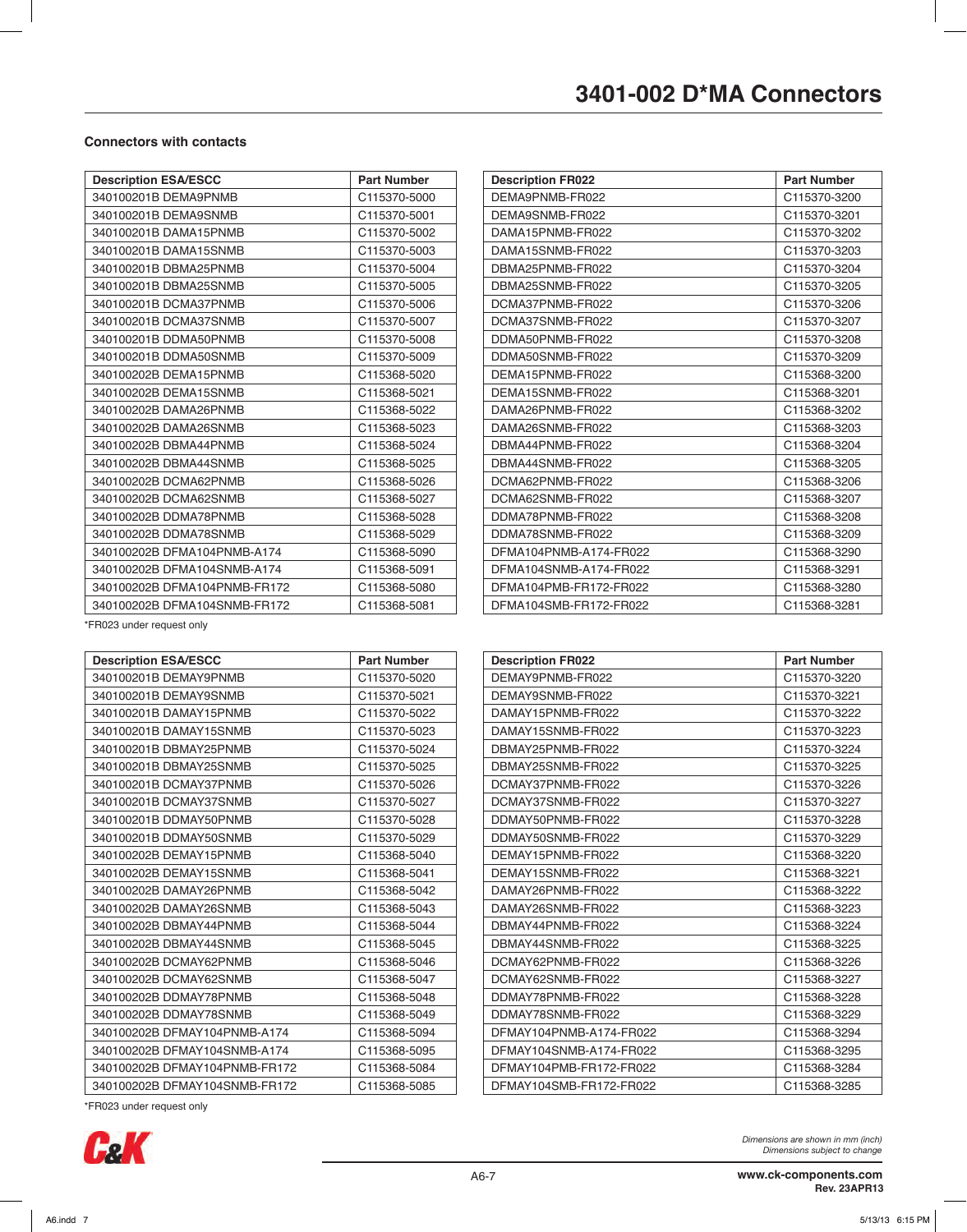# **3401-002 D\*MA Connectors**

| <b>Description ESA/ESCC</b>   | <b>Part Number</b> | <b>Description FR022</b> | <b>Part Number</b> |
|-------------------------------|--------------------|--------------------------|--------------------|
| 340100201B DEMAE9PNMB         | C115370-5040       | DEMAE9PNMB-FR022         | C115370-3240       |
| 340100201B DEMAE9SNMB         | C115370-5041       | DEMAE9SNMB-FR022         | C115370-3241       |
| 340100201B DAMAE15PNMB        | C115370-5042       | DAMAE15PNMB-FR022        | C115370-3242       |
| 340100201B DAMAE15SNMB        | C115370-5043       | DAMAE15SNMB-FR022        | C115370-3243       |
| 340100201B DBMAE25PNMB        | C115370-5044       | DBMAE25PNMB-FR022        | C115370-3244       |
| 340100201B DBMAE25SNMB        | C115370-5045       | DBMAE25SNMB-FR022        | C115370-3245       |
| 340100201B DCMAE37PNMB        | C115370-5046       | DCMAE37PNMB-FR022        | C115370-3246       |
| 340100201B DCMAE37SNMB        | C115370-5047       | DCMAE37SNMB-FR022        | C115370-3247       |
| 340100201B DDMAE50PNMB        | C115370-5048       | DDMAE50PNMB-FR022        | C115370-3248       |
| 340100201B DDMAE50SNMB        | C115370-5049       | DDMAE50SNMB-FR022        | C115370-3249       |
| 340100202B DEMAE15PNMB        | C115368-5060       | DEMAE15PNMB-FR022        | C115368-3240       |
| 340100202B DEMAE15SNMB        | C115368-5061       | DEMAE15SNMB-FR022        | C115368-3241       |
| 340100202B DAMAE26PNMB        | C115368-5062       | DAMAE26PNMB-FR022        | C115368-3242       |
| 340100202B DAMAE26SNMB        | C115368-5063       | DAMAE26SNMB-FR022        | C115368-3243       |
| 340100202B DBMAE44PNMB        | C115368-5064       | DBMAE44PNMB-FR022        | C115368-3244       |
| 340100202B DBMAE44SNMB        | C115368-5065       | DBMAE44SNMB-FR022        | C115368-3245       |
| 340100202B DCMAE62PNMB        | C115368-5066       | DCMAE62PNMB-FR022        | C115368-3246       |
| 340100202B DCMAE62SNMB        | C115368-5067       | DCMAE62SNMB-FR022        | C115368-3247       |
| 340100202B DDMAE78PNMB        | C115368-5068       | DDMAE78PNMB-FR022        | C115368-3248       |
| 340100202B DDMAE78SNMB        | C115368-5069       | DDMAE78SNMB-FR022        | C115368-3249       |
| 340100202B DFMAE104PNMB-A174  | C115368-6064       | DFMAE104PNMB-A174-FR022  | C115368-3454       |
| 340100202B DFMAE104SNMB-A174  | C115368-6065       | DFMAE104SNMB-A174-FR022  | C115368-3455       |
| 340100202B DFMAE104PNMB-FR172 | C115368-6060       | DFMAE104PMB-FR172-FR022  | C115368-3450       |
| 340100202B DFMAE104SNMB-FR172 | C115368-6061       | DFMAE104SMB-FR172-FR022  | C115368-3451       |
|                               |                    |                          |                    |

| <b>Description FR022</b> | <b>Part Number</b> |
|--------------------------|--------------------|
| DEMAE9PNMB-FR022         | C115370-3240       |
| DEMAE9SNMB-FR022         | C115370-3241       |
| DAMAE15PNMB-FR022        | C115370-3242       |
| DAMAE15SNMB-FR022        | C115370-3243       |
| DBMAF25PNMB-FR022        | C115370-3244       |
| DBMAE25SNMB-FR022        | C115370-3245       |
| DCMAE37PNMB-FR022        | C115370-3246       |
| DCMAE37SNMB-FR022        | C115370-3247       |
| DDMAE50PNMB-FR022        | C115370-3248       |
| DDMAE50SNMB-FR022        | C115370-3249       |
| DEMAE15PNMB-FR022        | C115368-3240       |
| DEMAE15SNMB-FR022        | C115368-3241       |
| DAMAE26PNMB-FR022        | C115368-3242       |
| DAMAE26SNMB-FR022        | C115368-3243       |
| DBMAE44PNMB-FR022        | C115368-3244       |
| DBMAE44SNMB-FR022        | C115368-3245       |
| DCMAE62PNMB-FR022        | C115368-3246       |
| DCMAE62SNMB-FR022        | C115368-3247       |
| DDMAE78PNMB-FR022        | C115368-3248       |
| DDMAE78SNMB-FR022        | C115368-3249       |
| DFMAE104PNMB-A174-FR022  | C115368-3454       |
| DFMAE104SNMB-A174-FR022  | C115368-3455       |
| DFMAE104PMB-FR172-FR022  | C115368-3450       |
| DFMAE104SMB-FR172-FR022  | C115368-3451       |

\*FR023 under request only

When supplied with contacts (no suffix F0), the connectors are equiped with contacts:

**Size 20/20 for D\*MA Connectors standard density**

**Size 22/22 for D\*MA Connectors high density**

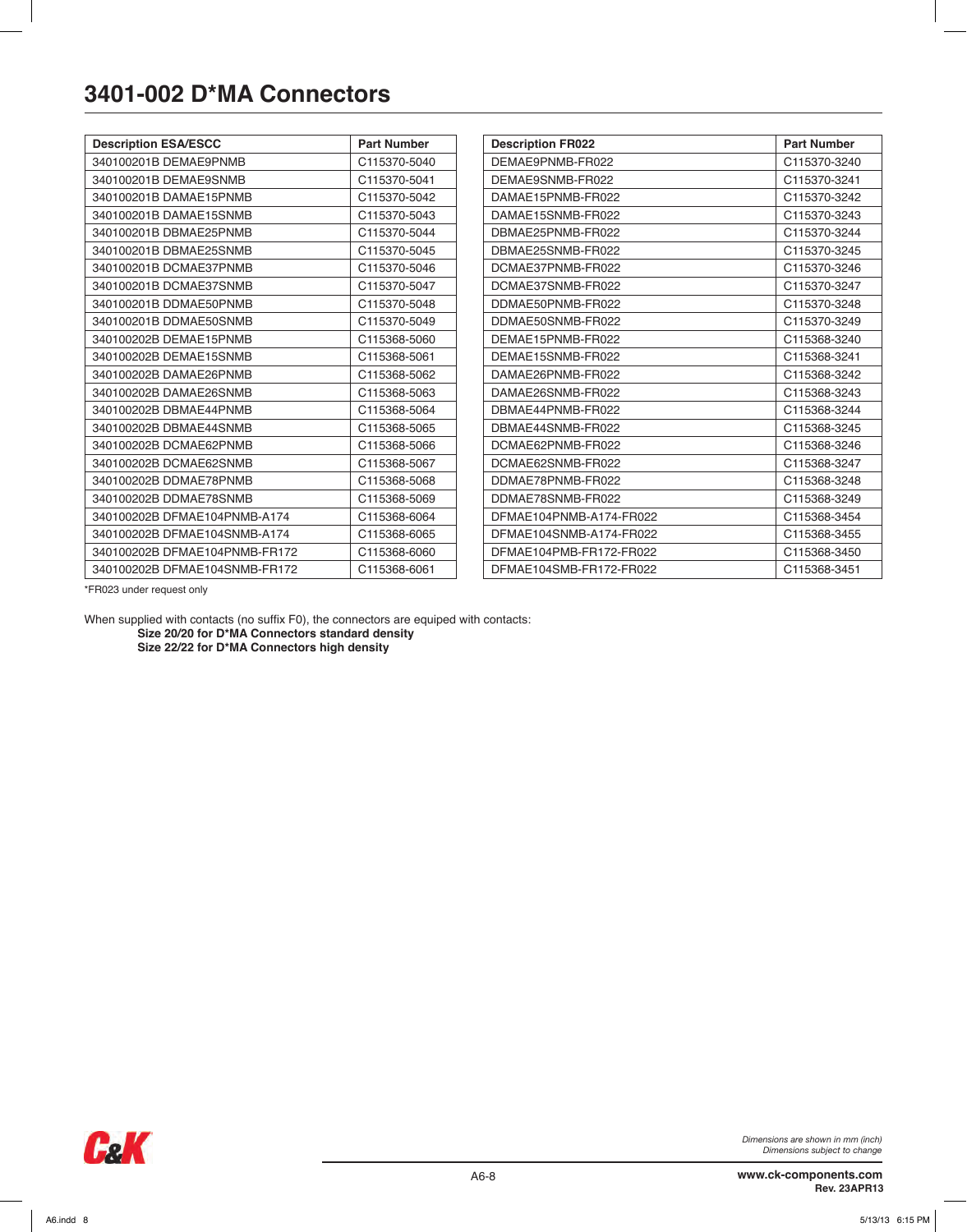# **3401-005 D\*MA Contacts**

### **Male (Pin) Crimp Contacts**





| Contact Type | Max Weight (grams) |
|--------------|--------------------|
| Pin 20/20    | 0.16               |
| Pin 20/26    | 0.18               |
| Pin 20/18    | 0.30               |
| Pin 22/22    | 0.08               |

| <b>Bucket</b><br><b>Type</b> | <b>Size</b> | <b>Wire Size</b> |                    | <b>ESA/ESCC Quality Level</b> | <b>FR023 Quality Level</b> |                    | <b>FR022 Quality Level</b> |                    |  |  |
|------------------------------|-------------|------------------|--------------------|-------------------------------|----------------------------|--------------------|----------------------------|--------------------|--|--|
|                              |             | <b>AWG</b>       | <b>Description</b> | <b>Part Number</b>            | <b>Description</b>         | <b>Part Number</b> | <b>Description</b>         | <b>Part Number</b> |  |  |
| Standard                     | 20/20       | 20/22/24         | 340100501B         | C330-8996-101H                | 330-8996-101-FR023         | C330-8996-101E     | 330-8996-101-FR022         | C330-8996-101D     |  |  |
| Reduced                      | 20/26       | $26/28/30*$      | 340100503B         | C330-8997-101H                | 330-8997-101-FR023         | C330-8997-101E     | 330-8997-101-FR022         | C330-8997-101D     |  |  |
| Large                        | 20/18       | 18/20/2x22*      | 340100505B         | C330-8995-101H                | 330-8995-101-FR023         | C330-8995-101E     | 330-8995-101-FR022         | C330-8995-101D     |  |  |
| Standard                     | 22122       | 22/24/26/28*     | 340100507B         | C330-8998-101H                | 330-8998-101-FR023         | C330-8998-101E     | 330-8998-101-FR022         | C330-8998-101D     |  |  |
|                              |             |                  |                    |                               |                            |                    |                            |                    |  |  |

#### **Size explanation:**

| Eg: 20/26: | 20 means contacts for standard density D*MA             |
|------------|---------------------------------------------------------|
|            | 26 means max gauge acceptable                           |
|            | Eq: $22/22$ : 22 means contact for high density $D^*MA$ |
|            | 22 means max gauge acceptable                           |

### **Female (Socket) Crimp Contacts**



| <b>Bucket</b><br><b>Type</b> | <b>Size</b> | <b>Wire Size</b> |                    | <b>ESA/ESCC Quality Level</b> | <b>FR023 Quality Level</b> |                    | <b>FR022 Quality Level</b> |                    |  |  |
|------------------------------|-------------|------------------|--------------------|-------------------------------|----------------------------|--------------------|----------------------------|--------------------|--|--|
|                              |             | <b>AWG</b>       | <b>Description</b> | <b>Part Number</b>            | <b>Description</b>         | <b>Part Number</b> | <b>Description</b>         | <b>Part Number</b> |  |  |
| Standard                     | 20/20       | 20/22/24         | 340100502B         | C031-8996-101H                | 031-8996-101-FR023         | C031-8996-101E     | 031-8996-101-FR022         | C031-8996-101D     |  |  |
| Reduced                      | 20/26       | $26/28/30*$      | 340100504B         | C031-8997-101H                | 031-8997-101-FR023         | C031-8997-101E     | 031-8997-101-FR022         | C031-8997-101D     |  |  |
| Large                        | 20/18       | 18/20/2x22*      | 340100506B         | C031-8995-101H                | 031-8995-101-FR023         | C031-8995-101E     | 031-8995-101-FR022         | C031-8995-101D     |  |  |
| Standard                     | 22/22       | 22/24/26/28*     | 340100508B         | C031-8998-101H                | 031-8998-101-FR023         | C031-8998-101E     | 031-8998-101-FR022         | C031-8998-101D     |  |  |

Note \*: Not approved by ESA Contacts are without marking and without ink color coding (non-outgassing) Residual magnetism level NMB (200 Gamma max) For other residual magnetism level, consult factory Packaging unit: 250 pieces (plastic bag)



**www.ck-components.com**

**Rev. 23APR13**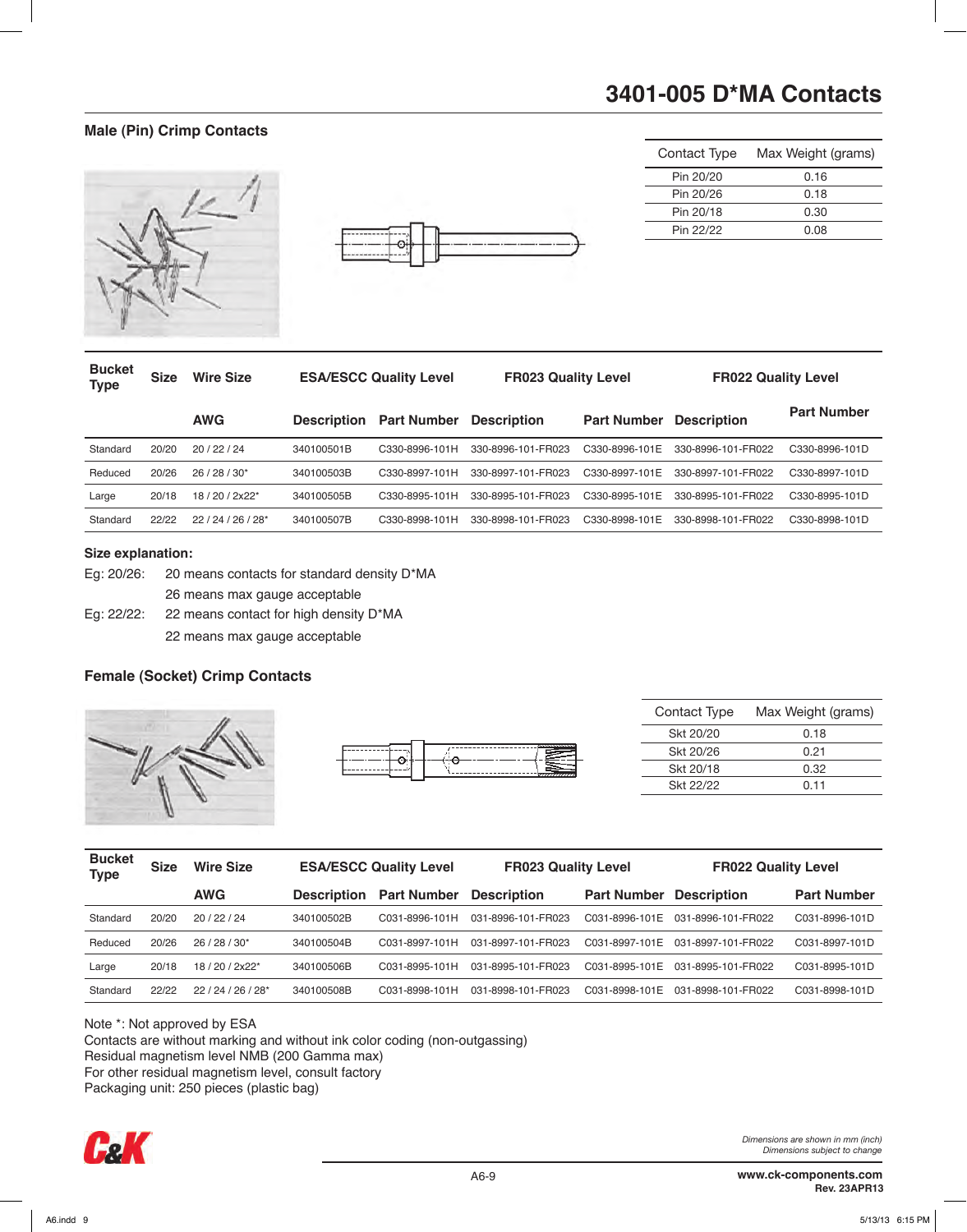# **3401-005 D\*MA Contacts**

### **Male Contact Size 20/20**



| mm  | A           | C.   | D    |      |      |      | ØE ØF ØG HU    | <b>K</b> | ØL   | $\varnothing$ M | $\varnothing$ N | $\overline{\mathbf{O}}$ | ØΡ         | ∅Q   | R                        |
|-----|-------------|------|------|------|------|------|----------------|----------|------|-----------------|-----------------|-------------------------|------------|------|--------------------------|
| Min | $\sim$      | 9,80 | 0,74 | 2,08 | 1,65 | 1,09 | 3,40 3,81      | 1,01     |      | 0,64 1,78       | 0,99            | 1,65                    | $\sim 100$ | 1.73 | 2,40                     |
| Max | 14,14 10,00 |      | 0,84 | 2,16 | 1,73 | 1,17 | 3,68 4,70 1,24 |          | 0,80 | 1,85            | 1,04            | 1,75                    | 0.30       | 1,80 | $\overline{\phantom{a}}$ |
|     |             |      |      |      |      |      |                |          |      |                 |                 |                         |            |      |                          |

| (Inch) |                          |      |     | ØΕ   | ØF   | $\varnothing$ G | н    |      | K.   | $\varnothing$ L | $\varnothing$ M | $\varnothing$ N |      | ⊘ P    | $\varnothing$ Q |      |
|--------|--------------------------|------|-----|------|------|-----------------|------|------|------|-----------------|-----------------|-----------------|------|--------|-----------------|------|
| Min    | $\overline{\phantom{a}}$ | 386  | 029 | .082 | .065 | .043            | .134 | .150 | .040 | .025            | .070            | .039            | .065 | $\sim$ | .068            | .094 |
| Max    | 557                      | .394 | 033 | .085 | .068 | .046            | .145 | 185  | .049 | .031            | .073            | .041            | .069 | .012   | .071            |      |

### **Female Contact Size 20/20**



| mm     | A                        | С    | D    | ØΕ   | ØΕ   | $\varnothing$ G | н    | J    | Κ    | ØL   | $\varnothing$ M | $\varnothing$ N | P.   | $\varnothing$ Q | R                        |
|--------|--------------------------|------|------|------|------|-----------------|------|------|------|------|-----------------|-----------------|------|-----------------|--------------------------|
| Min    | $\sim$                   | 9,45 | 0,74 | 2,08 | 1,65 | 1,09            | 3,40 | 3,81 | 1,01 | 0,64 | 1,75            | 1,07            | 7,37 | 1,73            | 2,40                     |
| Max    | 13,80                    | 9,65 | 0,84 | 2,16 | 1,73 | 1,17            | 3,68 | 4,70 | 1,24 | 0,80 | 1,85            | 1,14            | 7,87 | 1,80            | $\overline{\phantom{a}}$ |
|        |                          |      |      |      |      |                 |      |      |      |      |                 |                 |      |                 |                          |
| (Inch) | A                        | С    | D    | ØΕ   | ØΕ   | $\varnothing$ G | н    | J    | к    | ØΓ   | $\varnothing$ M | $\varnothing$ N | P    | ∅Q              | R                        |
| Min    | $\overline{\phantom{a}}$ | .373 | .029 | .082 | .065 | .043            | .134 | .150 | .040 | .025 | .069            | .042            | .29  | .068            | .094                     |
| Max    | .543                     | .379 | .033 | .085 | .068 | .046            | .145 | .185 | .049 | .031 | .073            | .045            | .31  | .071            | $\sim$                   |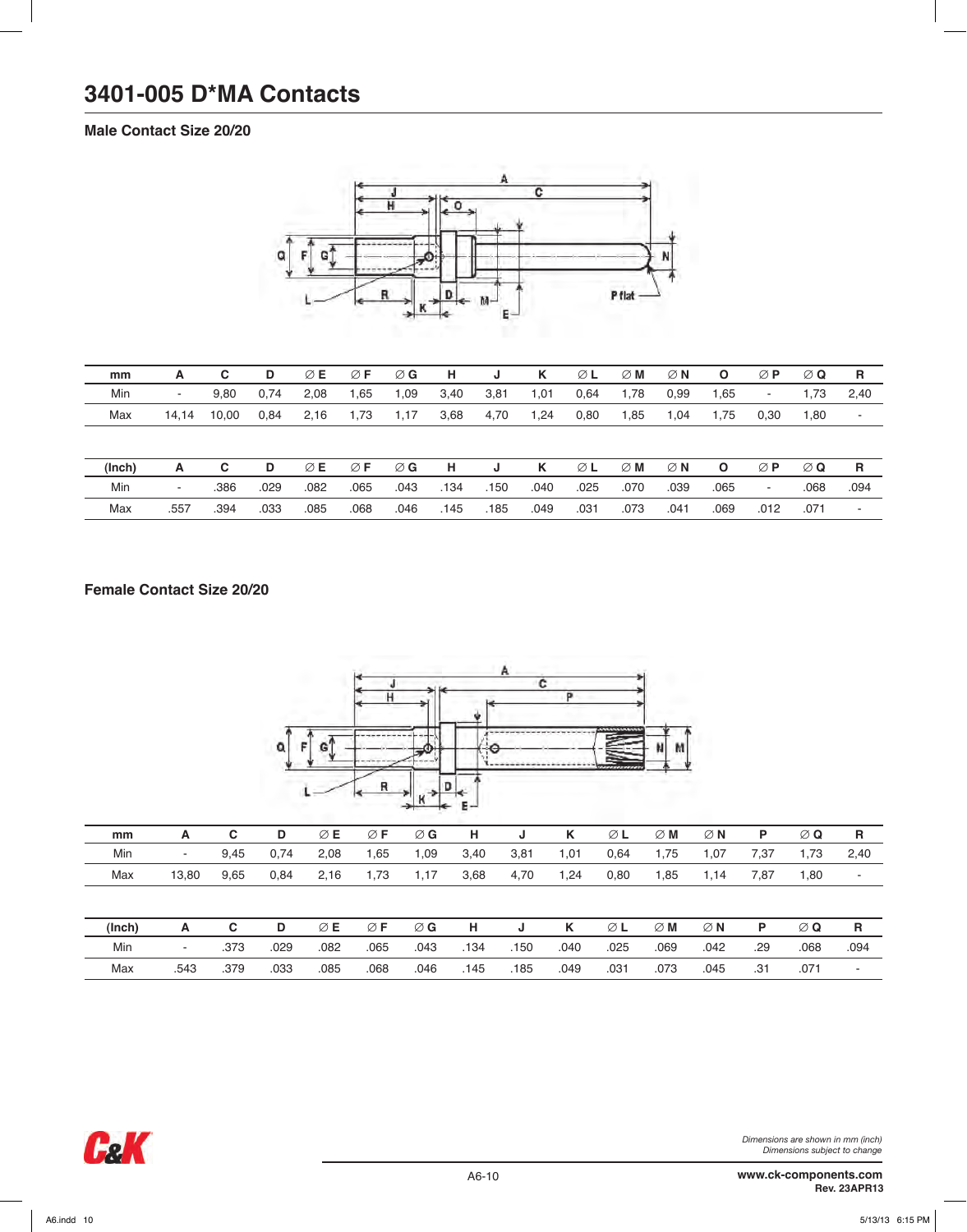### **Male Contact Size 20/26**



| mm     | A                        | C     | D    | ØΕ   | ØΕ   | $\varnothing$ G | н    | J    | K    | ØL   | $\varnothing$ M | $\varnothing$ N | $\mathbf{o}$ | ØΡ              | $\varnothing$ Q | R                        |
|--------|--------------------------|-------|------|------|------|-----------------|------|------|------|------|-----------------|-----------------|--------------|-----------------|-----------------|--------------------------|
| Min    | $\overline{\phantom{a}}$ | 9.80  | 0.74 | 2,08 | 1,65 | 0,59            | 3,40 | 3,81 | 1,01 | 0,45 | 1,78            | 0,99            | 1,65         | $\blacksquare$  | 1,73            | 2,40                     |
| Max    | 14.14                    | 10.00 | 0,84 | 2,16 | 1,73 | 0,66            | 3,68 | 4,70 | 1,24 | 0,55 | 1,85            | 1,04            | 1,75         | 0,30            | 1,80            | $\overline{\phantom{a}}$ |
|        |                          |       |      |      |      |                 |      |      |      |      |                 |                 |              |                 |                 |                          |
| (Inch) | A                        | C     | D    | ØΕ   | ØΕ   | $\varnothing$ G | н    | J    | K    | ØL   | $\varnothing$ M | $\varnothing$ N | $\mathbf{o}$ | $\varnothing$ P | $\varnothing$ Q | R                        |
| Min    | $\overline{\phantom{a}}$ | .386  | .029 | .082 | .065 | .023            | .134 | .150 | .040 | .018 | .070            | .039            | .065         | ۰               | .068            | .094                     |
| Max    | .557                     | .394  | .033 | .085 | .068 | .026            | .145 | .185 | .049 | .022 | .073            | .041            | .069         | .012            | .071            | $\sim$                   |

### **Female Contact Size 20/26**



| mm     | А                        | C    | D    | ØΕ   | ØΕ   | $\varnothing$ G | н    | J    | К    | ØL              | $\varnothing$ M | $\varnothing$ N | P    | $\varnothing$ Q | R                        |
|--------|--------------------------|------|------|------|------|-----------------|------|------|------|-----------------|-----------------|-----------------|------|-----------------|--------------------------|
| Min    | $\sim$                   | 9,45 | 0,74 | 2,08 | 1,65 | 0,59            | 3,40 | 3,81 | 1,01 | 0,45            | 1,75            | 1,07            | 7,37 | 1,73            | 2,40                     |
| Max    | 13,80                    | 9,65 | 0,84 | 2,16 | 1,73 | 0,66            | 3,68 | 4,70 | 1,24 | 0,55            | 1,85            | 1,14            | 7,87 | 1,80            | $\overline{\phantom{a}}$ |
|        |                          |      |      |      |      |                 |      |      |      |                 |                 |                 |      |                 |                          |
| (Inch) | A                        | C    | D    | ØΕ   | ØF   | $\varnothing$ G | н    |      | κ    | $\varnothing$ L | $\varnothing$ M | $\varnothing$ N | P    | $\varnothing$ Q | R                        |
| Min    | $\overline{\phantom{a}}$ | .373 | .029 | .082 | .065 | .023            | .134 | .150 | .040 | .018            | .069            | .042            | .29  | .068            | .094                     |
| Max    | .543                     | .379 | .033 | .085 | .068 | .026            | .145 | .185 | .049 | .022            | .073            | .045            | .31  | .071            | $\blacksquare$           |

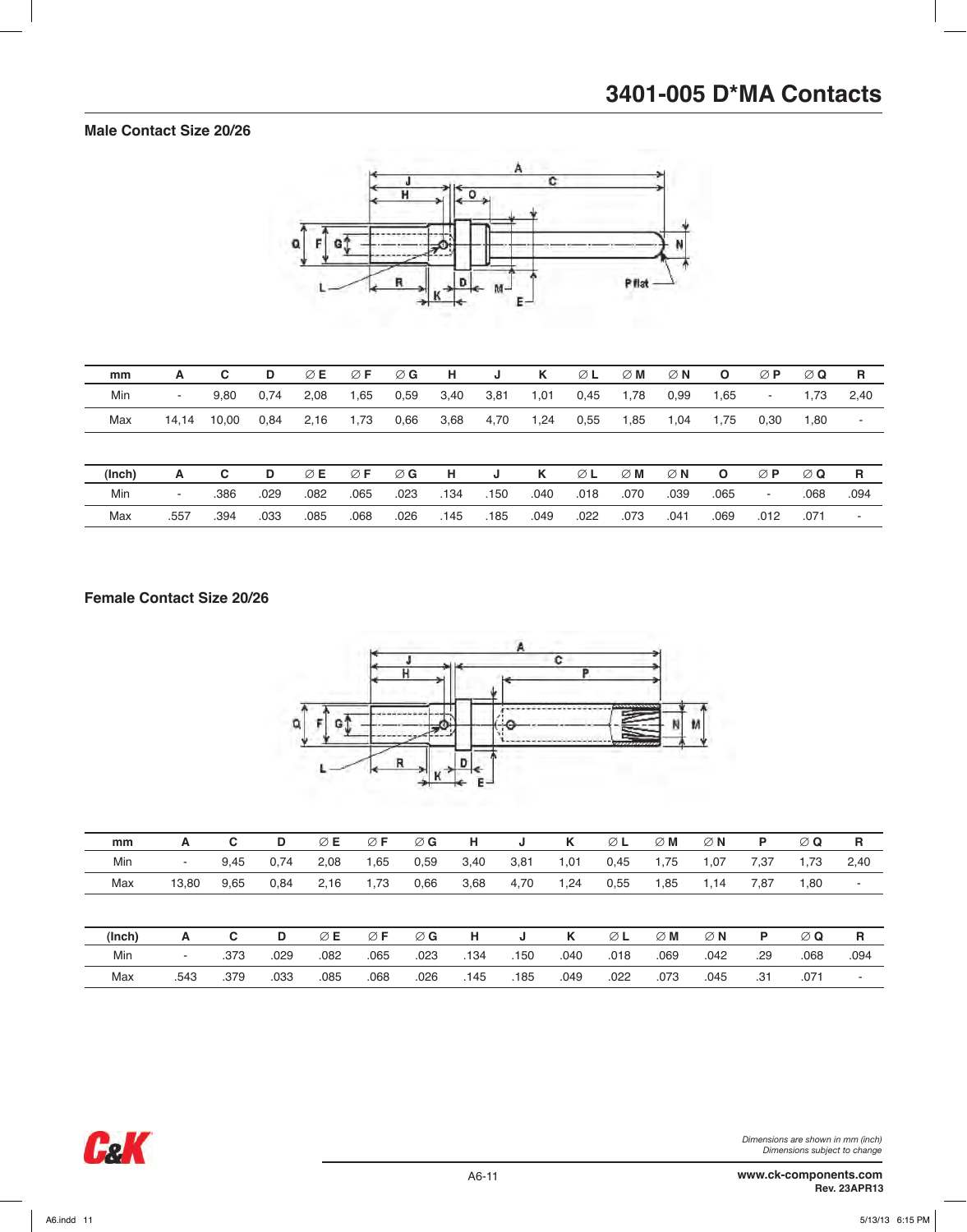# **3401-005 D\*MA Contacts**

### **Male Contact Size 20/18**



| mm     | A                        | С     | D    | ØΕ   | ØF   | $\varnothing$ G | н    | J    | Κ    | $\varnothing$ L | $\varnothing$ M | $\varnothing$ N | $\mathbf{o}$ | $\varnothing$ P | $\varnothing$ Q |
|--------|--------------------------|-------|------|------|------|-----------------|------|------|------|-----------------|-----------------|-----------------|--------------|-----------------|-----------------|
| Min    | $\overline{\phantom{a}}$ | 9,80  | 0,74 | 2,08 | 2,09 | I,65            | 3,81 | 4,32 | 6,15 | 0,60            | 1,78            | 0,99            | 1,65         | ٠               | 1,73            |
| Max    | 21,13                    | 10.00 | 0,84 | 2,16 | 2,18 | 1,74            | 4,00 | 4,70 | 6,45 | 0,80            | 1,85            | 1,04            | 1,75         | 0,30            | 1,80            |
|        |                          |       |      |      |      |                 |      |      |      |                 |                 |                 |              |                 |                 |
| (Inch) | A                        | C     | D    | ØΕ   | ØΕ   | $\varnothing$ G | н    | J    | Κ    | $\varnothing$ L | $\varnothing$ M | $\varnothing$ N | $\mathbf{o}$ | ∅P              | $\varnothing$ Q |
| Min    | $\sim$                   | .386  | .029 | .082 | .082 | .065            | .150 | .170 | .242 | .024            | .070            | .039            | .065         | ۰.              | .068            |
| Max    | .832                     | .394  | .033 | .085 | .086 | .069            | .157 | .185 | .254 | .031            | .073            | .041            | .069         | .012            | .071            |
|        |                          |       |      |      |      |                 |      |      |      |                 |                 |                 |              |                 |                 |

### **Female Contact Size 20/18**



| mm     | А     | C    | D    | ØΕ   | ØF   | $\varnothing$ G | н    | J    | К    | ØL              | $\varnothing$ M | $\varnothing$ N | P    | $\varnothing$ Q |
|--------|-------|------|------|------|------|-----------------|------|------|------|-----------------|-----------------|-----------------|------|-----------------|
| Min    | ٠     | 9,45 | 0,74 | 2,08 | 2,09 | 1,65            | 3,81 | 4,32 | 6,15 | 0,60            | 1,75            | 1,07            | 7,37 | 1,73            |
| Max    | 20,80 | 9,65 | 0,84 | 2,16 | 2,18 | 1,74            | 4,00 | 4,70 | 6,45 | 0,80            | 1,85            | 1,14            | 7,87 | 1,80            |
|        |       |      |      |      |      |                 |      |      |      |                 |                 |                 |      |                 |
| (Inch) | A     | C    | D    | ØΕ   | ØF   | ∅ G             | н    | J    | Κ    | $\varnothing$ L | $\varnothing$ M | $\varnothing$ N | P    | $\varnothing$ Q |
| Min    | ٠     | .373 | .029 | .082 | .082 | .065            | .150 | .170 | .242 | .024            | .069            | .042            | .29  | .068            |
| Max    | .819  | .379 | .033 | .085 | .086 | .069            | .157 | .185 | .254 | .031            | .073            | .045            | .31  | .071            |

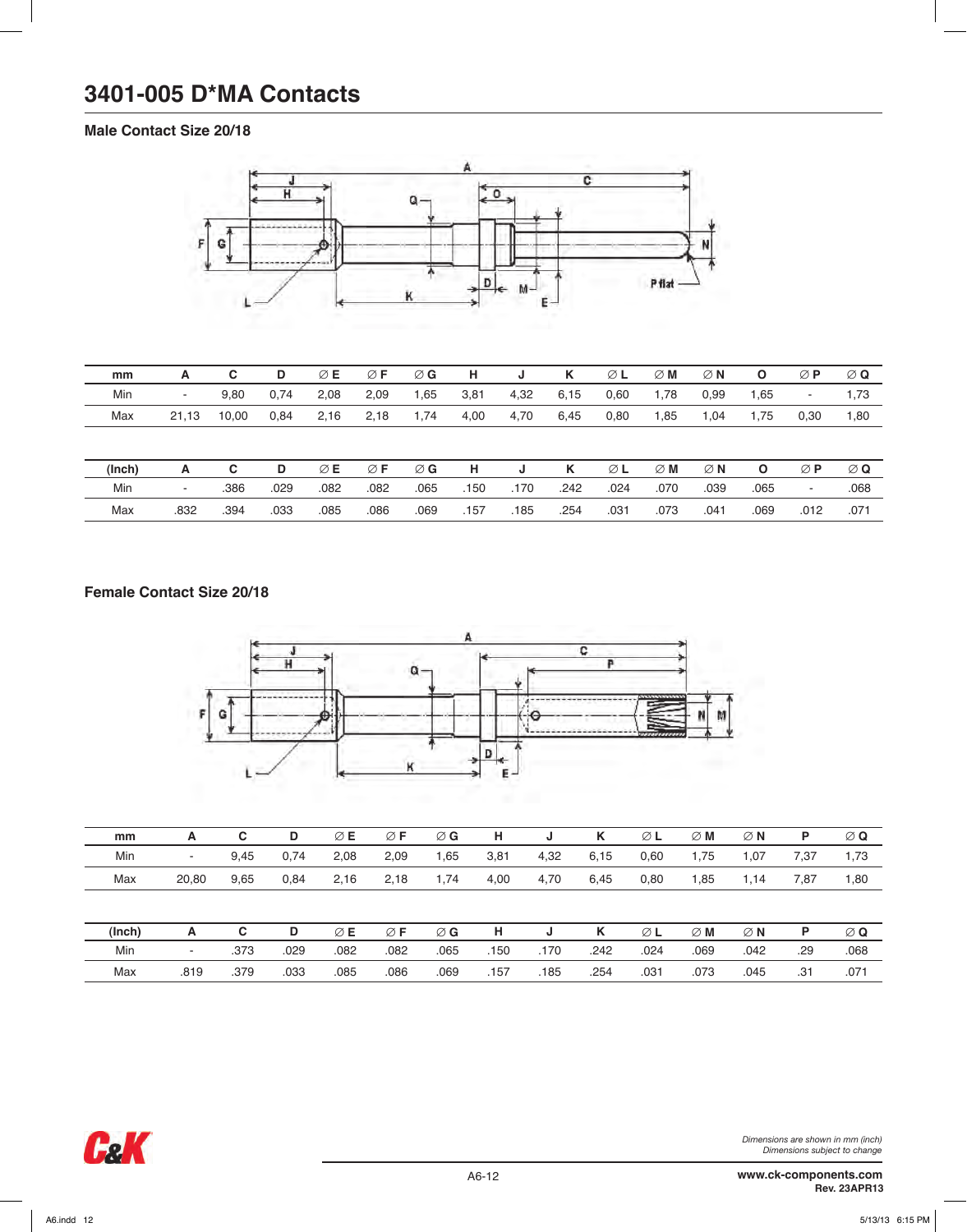# **Male Contact Size 22/22**



| mm     | A                        | C    | D    | ØΕ   | ØΕ   | $\varnothing$ G | н    | J    | ØL   | $\varnothing$ N | ∅P                       |
|--------|--------------------------|------|------|------|------|-----------------|------|------|------|-----------------|--------------------------|
| Min    | $\sim$                   | 7,49 | 0,74 | 1,52 | 1,17 | 0,85            | 3,09 | 3,58 | 0,46 | 0,75            | $\overline{\phantom{a}}$ |
| Max    | 13,64                    | 7,62 | 0,84 | 1,57 | 1,22 | 0,90            | 3,27 | 3,99 | 0,56 | 0,77            | 0,20                     |
|        |                          |      |      |      |      |                 |      |      |      |                 |                          |
| (Inch) | A                        | C    | D    | ØΕ   | ØΕ   | $\varnothing$ G | н    | J    | ØL   | $\varnothing$ N | ∅P                       |
| Min    | $\overline{\phantom{a}}$ | .295 | .029 | .060 | .046 | .0335           | .122 | .141 | .018 | .0295           | $\overline{\phantom{a}}$ |
| Max    | .537                     | .300 | .033 | .062 | .048 | .0355           | .129 | .157 | .022 | .0305           | .008                     |
|        |                          |      |      |      |      |                 |      |      |      |                 |                          |

### **Female Contact Size 22/22**



| mm     | А                        | С    | ØF   | $\varnothing$ G | н    |      | $\varnothing$ L | $\varnothing$ M | $\varnothing$ N          | P    |
|--------|--------------------------|------|------|-----------------|------|------|-----------------|-----------------|--------------------------|------|
| Min    | $\sim$                   | 7,08 | 1,17 | 0,85            | 3,09 | 3,58 | 0,46            | 1,52            | 0,78                     | 5,55 |
| Max    | 13,41                    | 7,34 | 1,22 | 0,90            | 3,27 | 3,99 | 0,56            | 1,57            | $\overline{\phantom{a}}$ | 5,85 |
|        |                          |      |      |                 |      |      |                 |                 |                          |      |
| (Inch) | A                        | C    | ØF   | $\varnothing$ G | н    |      | $\varnothing$ L | $\varnothing$ M | $\varnothing$ N          | P    |
| Min    | $\overline{\phantom{a}}$ | .279 | .046 | .0335           | .122 | .141 | .018            | .060            | .031                     | .219 |
| Max    | .528                     | .289 | .048 | .0355           | .129 | .157 | .022            | .062            | ۰                        | .230 |

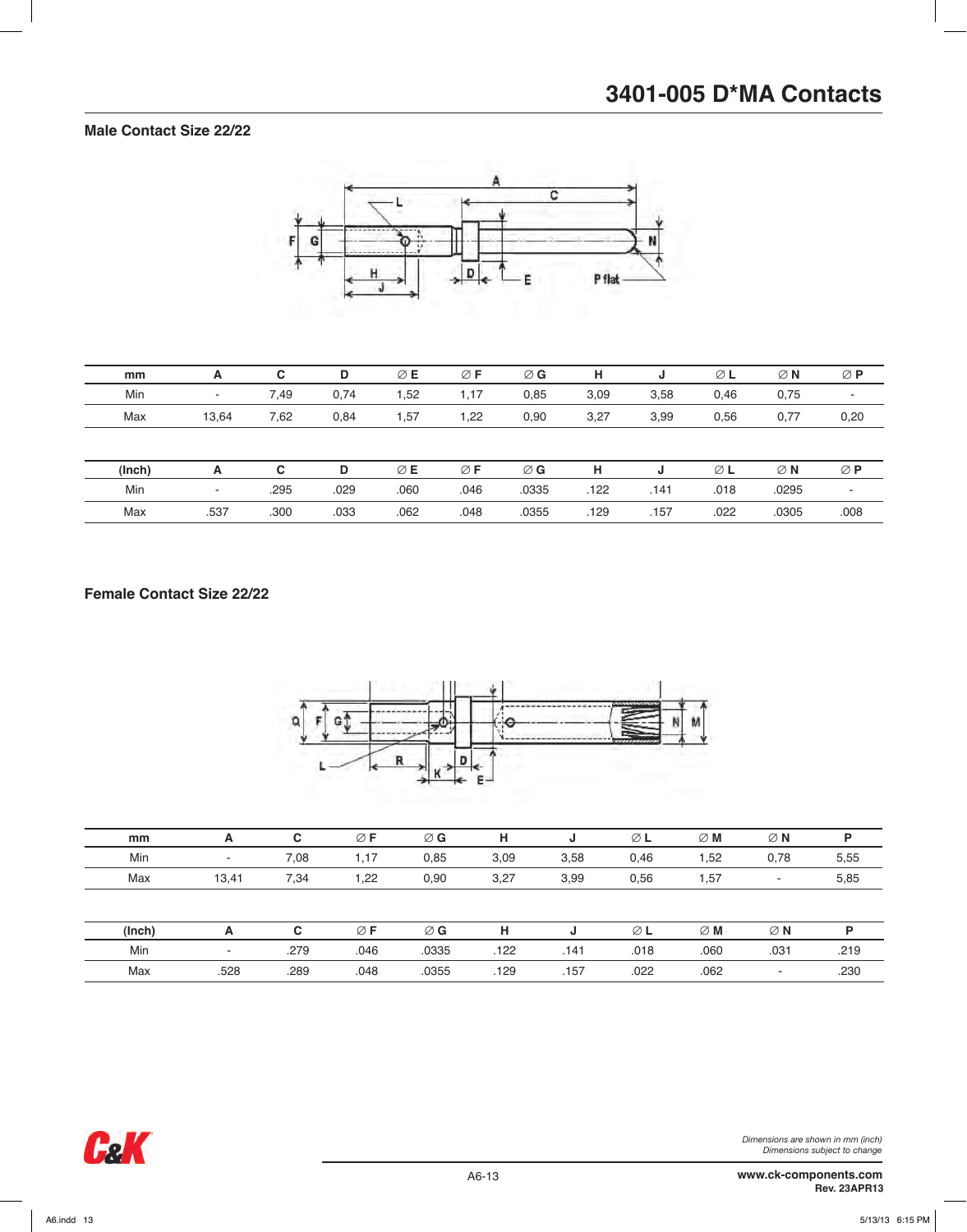# **D\*MA Contacts Assembly**

#### **Application Tools**



Hand Crimp Tool and locator should be ordered separately



#### Insertion/Extraction Tool

Supplied with each connector, for quality level ESA/ESCC To be ordered separately for quality levels FR023 and FR022

| Contact | <b>Description</b>       | <b>Plastic Insertion/Extraction Tool</b><br><b>Part Number</b> | <b>Description</b> | <b>Plastic Extraction Tool</b><br><b>Part Number</b> |
|---------|--------------------------|----------------------------------------------------------------|--------------------|------------------------------------------------------|
| 20/20   | -                        |                                                                | CFT-20-11          | C 323-7010-000                                       |
| 20/26   | $\qquad \qquad$          |                                                                | CFT-20-11          | C 323-7010-000                                       |
| 20/18   | $\overline{\phantom{a}}$ |                                                                | CFT-20-11          | C 323-7010-000                                       |
| 22/22   | CIFT-22D                 | C 274-7048-000                                                 | -                  | ۰                                                    |

| Contact | <b>Wire Size</b>                                                 | <b>Crimp Tool</b><br><b>Description</b>                  | Crimp tool<br><b>Part Number</b>                                     | Locator<br><b>Description</b>                                                                                                                                                    | Locator<br><b>Part Number</b>                                                                        | <b>Selector</b><br>Position* |
|---------|------------------------------------------------------------------|----------------------------------------------------------|----------------------------------------------------------------------|----------------------------------------------------------------------------------------------------------------------------------------------------------------------------------|------------------------------------------------------------------------------------------------------|------------------------------|
| 20/20   | <b>AWG 20</b><br><b>AWG 22</b><br><b>AWG 24</b>                  | M22520/2-01<br>M22520/2-01<br>M22520/2-01                | C 995-0001-584<br>C 995-0001-584<br>C 995-0001-584                   | M22520/2-08<br>M22520/2-08<br>M22520/2-08                                                                                                                                        | C 995-0001-604<br>C 995-0001-604<br>C 995-0001-604                                                   | 6<br>5                       |
| 20/26   | <b>AWG 26</b><br><b>AWG 28</b><br>AWG 30                         | M22520/2-01<br>M22520/2-01<br>M22520/2-01                | C 995-0001-584<br>C 995-0001-584<br>C 995-0001-584                   | M22520/2-08 **<br>M22520/2-08 **<br>M22520/2-08 **                                                                                                                               | C 995-0001-604<br>C 995-0001-604<br>C 995-0001-604                                                   | 6<br>6                       |
| 20/18   | <b>AWG 18</b><br><b>AWG 20</b>                                   | M22520/2-01<br>M22520/2-01                               | C 995-0001-584<br>C 995-0001-584                                     | K <sub>250</sub><br>K <sub>250</sub>                                                                                                                                             | C 980-0005-722<br>C 980-0005-722                                                                     | 8                            |
| 22/22   | <b>AWG 22</b><br><b>AWG 24</b><br><b>AWG 26</b><br><b>AWG 28</b> | M22520/2-01<br>M22520/2-01<br>M22520/2-01<br>M22520/2-01 | C 995-0001-584<br>C 995-0001-584<br>C 995-0001-584<br>C 995-0001-584 | $***$<br>M22520/2-09 (Pin) or /2-06 (Skt)<br>M22520/2-09 (Pin) or /2-06 (Skt)<br>$***$<br>M22520/2-09 (Pin) or /2-06 (Skt)<br>$***$<br>M22520/2-09 (Pin) or /2-06 (Skt)<br>$***$ | C 995-0001-734 or -739<br>C 995-0001-734 or -739<br>C 995-0001-734 or -739<br>C 995-0001-734 or -739 |                              |

\* For information only. Wire tensile strength test shall govern. For ESA/ESCC, see ECSS-Q-70-26 (replaces ESA PSS-01-726).<br>\*\* Locator L3108, 20HD (Bert number 005, 0001, 325) can also be used for contects 20/26.

Locator L3198-20HD (Part number 995-0001-325) can also be used for contacts 20/26.

\*\*\* Locator M22520/2-06 (Part number 995-0001-739) can also be used for both Pin and Skt contacts.

#### **Assembly Instructions**



Cut wires to length. Strip Insulation per above illustration. Check for broken or frayed wires.



To be sure contact is locked securely, pull back lightly on wire. Repeat for balance of contacts working row by row across the insulator



Insert contact and wire into proper crimp tool and locator. Crimp contact to wire. Inspect crimp.

Contact Insertion (2) Contact Extraction (1) Contact Extraction (2) Contact Extraction (2)



Wire Stripping **Contact Crimping** Contact Crimping Contact Insertion (1)



Center wired contact in groove of insertion tool with tool tip butting contact. Insert contact into cavity until a positive stop is felt. Inspect insertion.



Place wire into extraction tool tip. **Insert tool tip into contact cavity until tip bottoms** against contact shoulder, releasing tines. Hold wire against tool with finger and remove tool and contact. Repeat for balance of contacts.

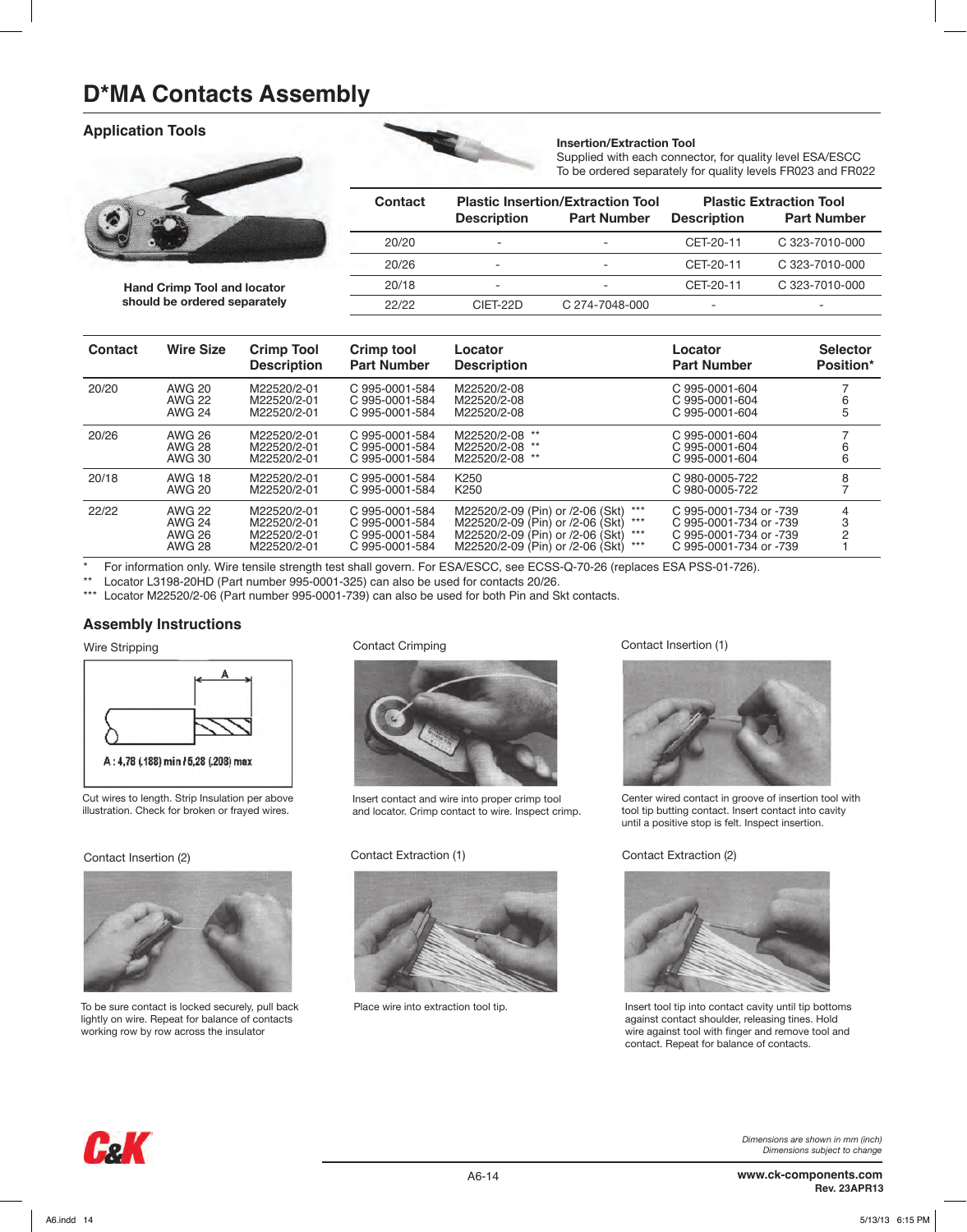